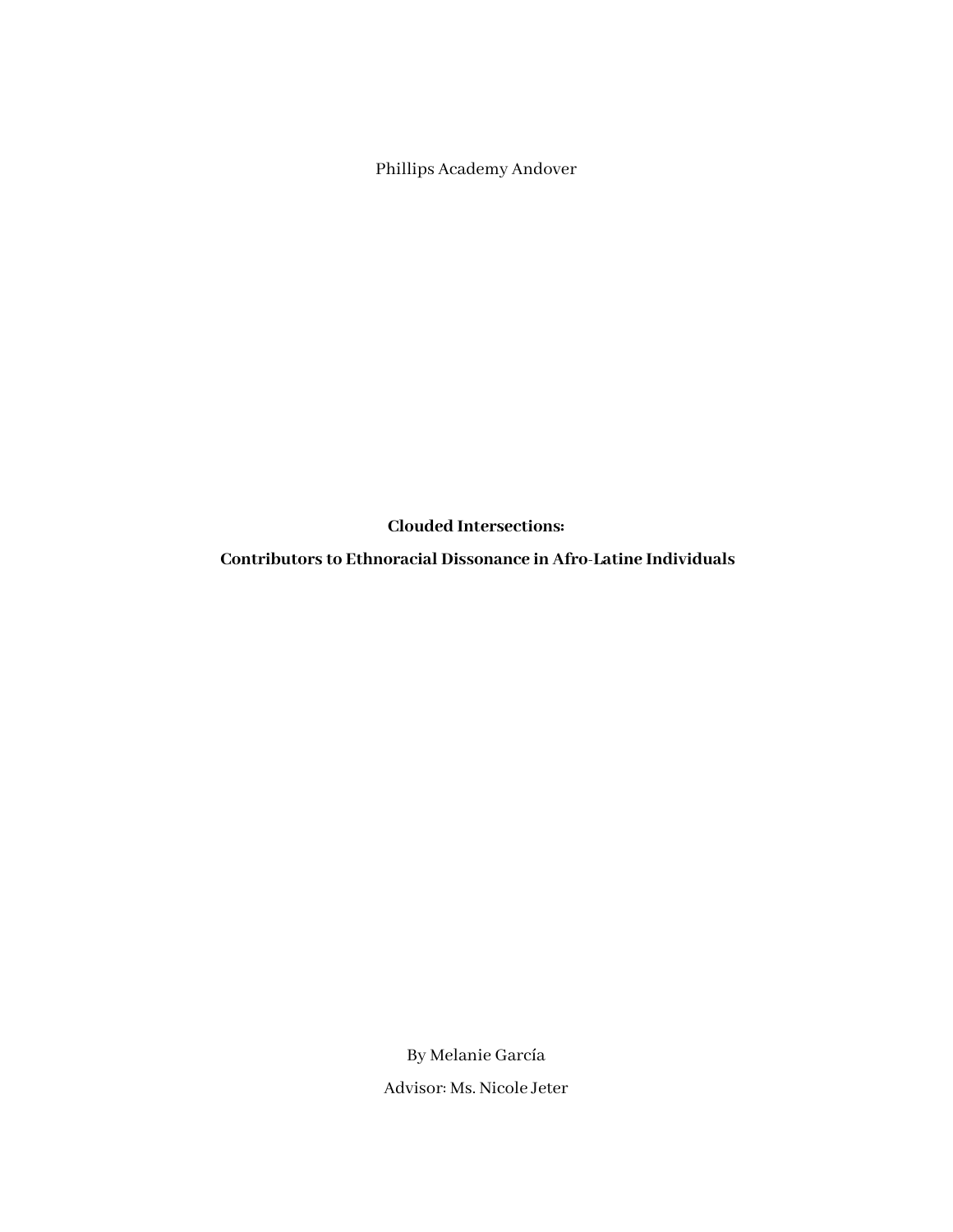#### **Personal Statement**

Over the last few years, I've increasingly heard the terms Afro-Latino/a, Afro-Latinx, and Afro-Latine. It's the term that best describes my ethnoracial identity and captures the intersection of Blackness and Latinidad that I stand upon. With the recognition of my racial and ethnic identities, I get a sense of comfort, security, and belonging. But when I waslittle, I didn't have it. I didn't know that I was Black, or that Latines could be Black at all.

If you're anything like I was when I was little, if you think Latine is a race, if you don't know of Blackness's significant presence in Latin America, if you see Black-looking people and are shocked to hear that they're Latine, if you're Latine and see your brown skin and curly hair and body type and still tell yourself that you're not Black, if you're Latine and everyone tells you that we Latines are a racial mixture beyond classification, I suggest you keep reading.

### **Introduction**

Afro-Latines are individuals of Black and Latine descent whose largest U.S. numbers come from Cuba, Puerto Rico, the Dominican Republic, and Panama, as well as the Colombian and Venezuelan coasts (Rivera 156; Flores and Jiménez Román 322). In Latin America, the Afro-Latine population is anywhere from 130–150 million, and about 15 times as many enslaved Africans were brought to Ibero-American colonies than to the United States (Adams and Busey 13; López and Gonzalez-Barrera). The African presence in Latin America dates back to the year 1528, and Afro-Latine communities have been present in the U.S. since 1870 at the latest whether it be Afro-Cubans in Florida or Afro-Puerto Ricans and -Dominicans in New York City (Jiménez Román and Flores 5–9). Today, according to a 2016 Pew Research study, about 24 percent of Latines in the United States self-identify as Afro-Latine (López and Gonzalez-Barrera).

If Afro-Latines are so prominent across the Americas, where are they? If such a large share of Latines are Black, why does Census data from 2017 state that only 2.14 percent of U.S. Latines identify as Black or African American alone (Godoy Peñas 11)?

This isn't a case of Afro-Latine Census submissions being repressed. As was the case for me, Afro-Latinidad has been erased so thoroughly that many of us are unaware of our own identities. As scholars Elizabeth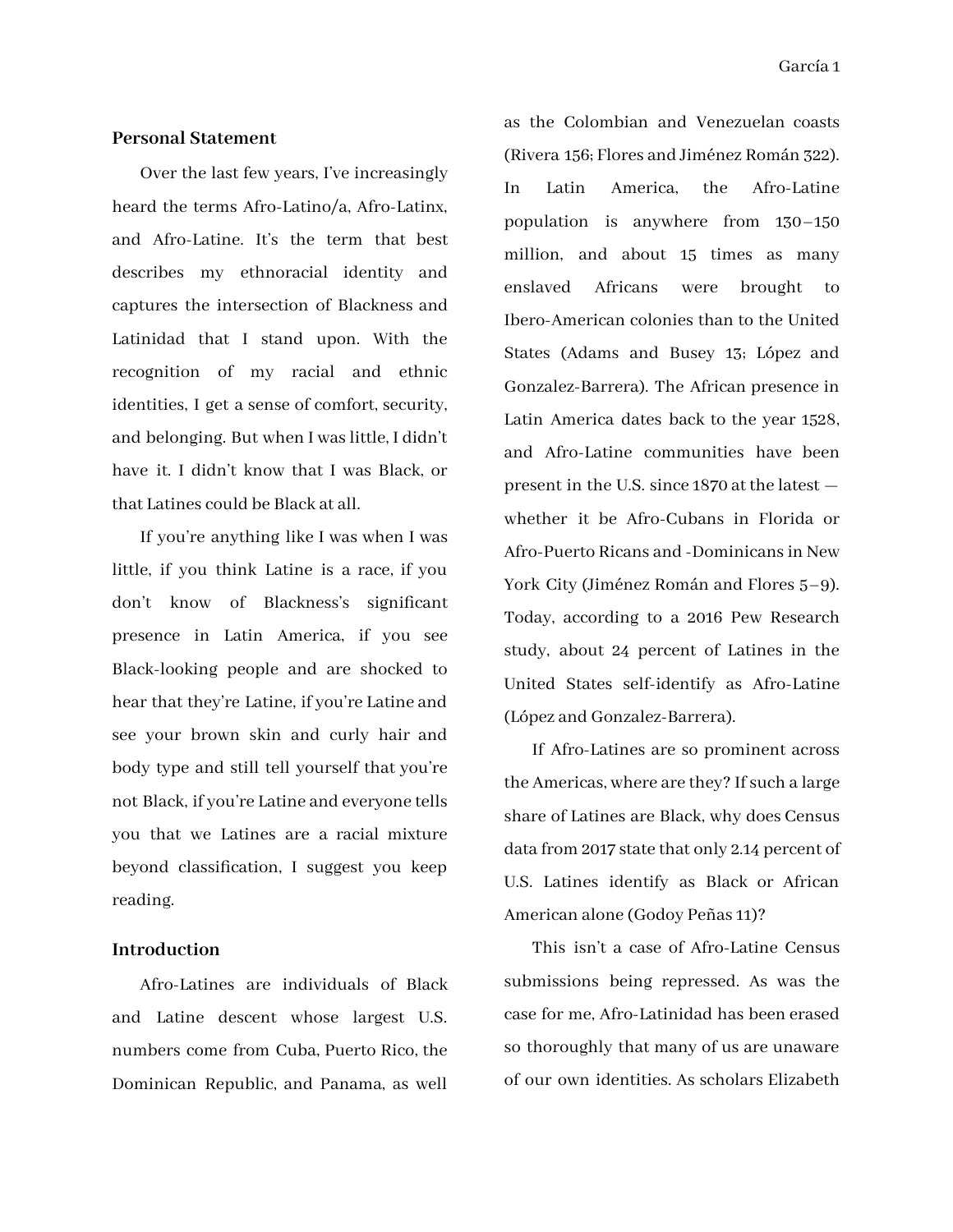Hordge-Freeman and Edlin Veras put it, "Afro-Latinx's early racial socialization is marked by ethnoracial dissonance: a feeling of disidentification with, and from, racial schemas made available to them." (Hordge-Freeman and Veras 146). Initially, this idea may seem absurd. Afro-Latinidad seems simple enough — being a descendant of the African diaspora in Latin America. However, ethnoracial identification is much more complicated than that. Racial and ethnic identities are "socially constructed and amenable to change" and can be determined by factors such as family structures, larger communities, physical appearance, and individual motives (Foner et al. 2 & 4). Specifically in the U.S. Latine context, racial identification is a product of personal preferences, the racial constructs available in the U.S., social dynamics, and ancestry (Godoy Peñas 13; Stokes-Brown 310). In this essay, I will explore the individual, interpersonal, and institutional factors that hinder the development of Afro-Latine identity that acknowledges both Blackness and Latinidad. In my research, I have found that, due to the United States' rigid ethnoracial classification, the perceived mutual exclusivity between Latinidad and Blackness, and dominant

narratives of mestizaje across Latin America, embracing or even acknowledging one's Afro-Latinidad presents a convoluted challenge from both the Black and Latine sides of the story.<sup>1</sup>

# **Negotiating Ethnoracial Classification Systems**

Often, an Afro-Latine's first obstacle to finding a comfortable identity in the United States is simply the transition to new racial constructs — or, more specifically, from Latin America's fluid racial hierarchy to the United States' more rigid racial categories. Latin American nations' racial systems are deeply rooted in their histories of racial mixing (mestizaje) between Spanish colonizers, Indigenous Americans, (often enslaved) Africans, and occasionally Asians, both by marriage and by rape (López and

 $1$  Note: Whether people of mixed non-Black Latine and non-Latine Black ancestry (for example, the child of an African American and <sup>a</sup> Latine mestizo) are Afro-Latine is debated. I will primarily focus on the experiences of those whose Blackness has cultural origins in Latin Americans; however, I may on occasion mention individuals of those mixed backgrounds. Moreover, because of limited research on it, I was not able to fully explore Latines from non–Iberian American nations, especially Haitians. Haitians typically have <sup>a</sup> different experience in identity development, as they typically embrace Black identity while most other Latin American countries do not (Cruz-Jansen 175). However, they are excluded from conversations of Latinidad another way in which the perceived mutual exclusivity of Blackness and Latinidad persists.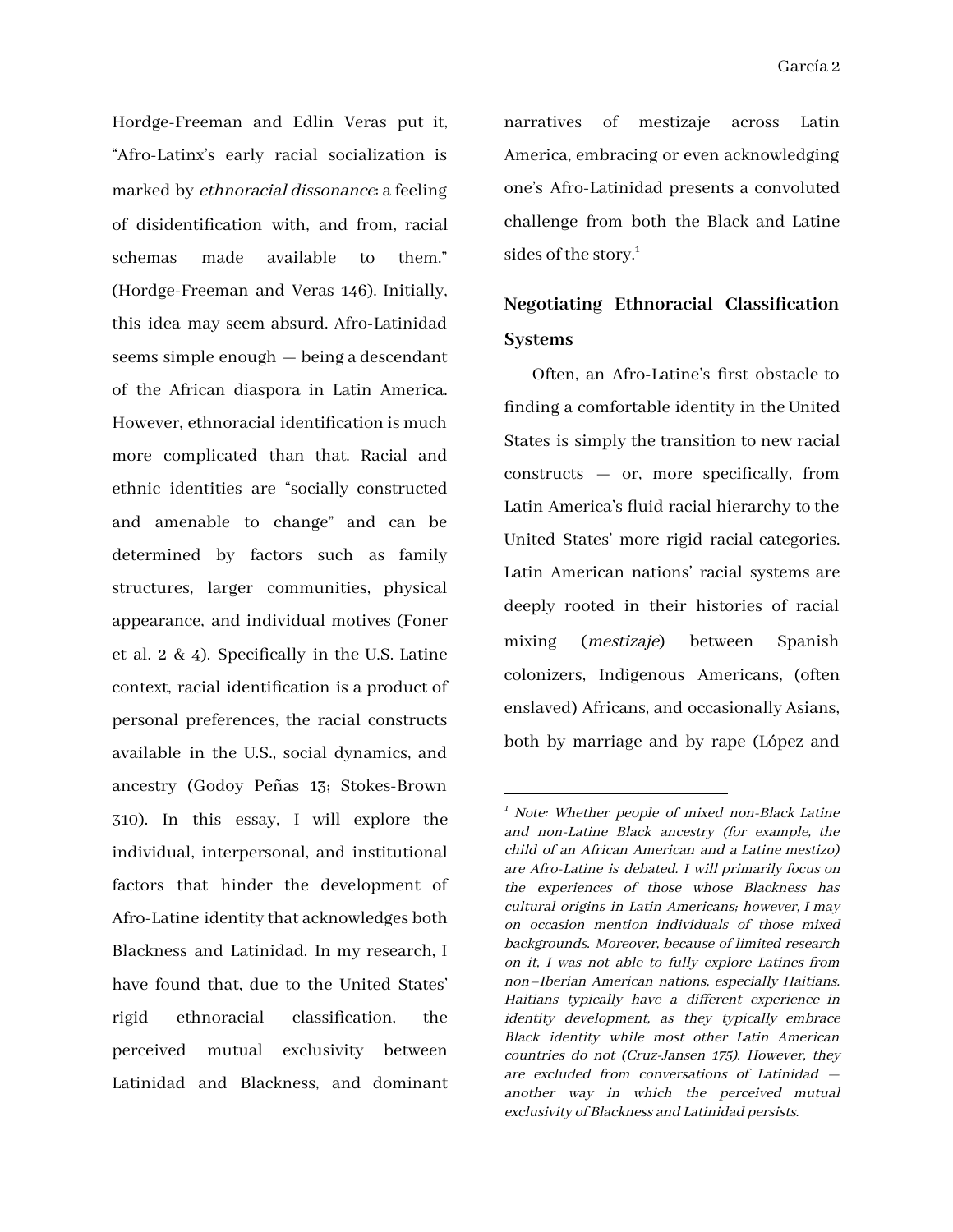Gonzalez-Barrera; Garcia 59). Within this setting of racial mixing emerged complex caste systems that are based on phenotypes and center around Spanish, Indigenous, and African identities (Hordge-Freeman and Veras 148). Across Latin America, various castes emerged as distinct racial identities: the Brazilian-Portuguese pardo (brown) and preto (Black); dark-skinned negros, prietos, and morenos; mixed brown-skinned cholas and mulatas; "wheat-colored" trigueños, lighter-skinned jabás with Black features and grifas with curly hair, and zambas with Black and Indigenous ancestry (Telles and Garcia 138; Cruz-Jansen 168). Although this system upheld racism by placing Spaniards at the top of the hierarchy and Africans at the bottom, at least it works alongside the way race has developed in many Latin American nations, and therefore accommodates the racial identities of Latin Americans (Garcia 59).

When Latin American immigrants reach the United States, however, they are forced to adjust to a new classification system one that makes ethnoracial identification difficult for all Latines. During this transition, Latines are forced to "shed," or at least adjust, many of their original identities to assimilate to the United States' racial order ("Edlin Veras" 00:56:32–56). To use an ethnicity-based example, the majority of Latin American newcomers in the U.S. do not identify as Hispanic/Latino and prefer to identify based on their nation of origin, highlighting the extent to which Latin American constructs of ethnic identity differ from those in the United States and how much Latin Americans need to adjust to new systems (Cobas et al. 25). However, these adjustments span beyond shifting from a nation-specific identity to the broader Latine panethnicity. Latin American immigrants must also adjust from their multi-layered racial classifications to the United States' rigid system, which principally revolves around a Black/white binary (Busey and Cruz 295). The difficulties that accompany this stark transition are reflected in Latines' responses to the U.S. Census. Questions on the Census may genuinely confuse Latines, preventing them from finding a clear ethnoracial identity on the U.S.'s terms (Busey and Cruz 299). Alternatively, Latines may not wish to assimilate to this system in the first place, as a "hesitancy to adopt U.S. racial and ethnic categories" was a primary contributing factor to the approximately 775,000 Latines in America who were not counted in the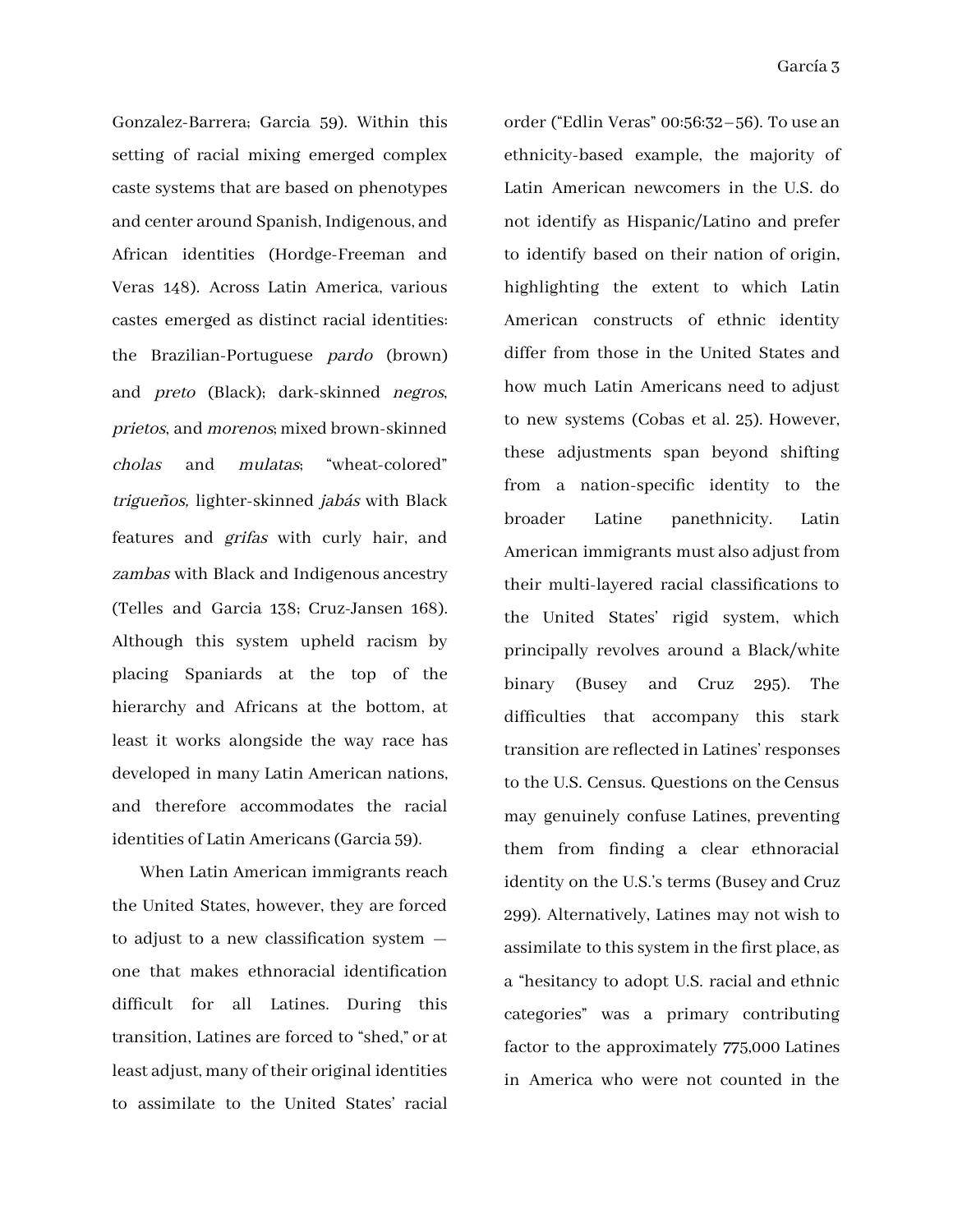2010 U.S. Census (García-Louis "Ni Latino, Ni Negro" 97). Whether out of reluctance to assimilate or confusion while doing so, adjusting to an entirely new ethnoracial system can impede a Latine of any race from comfortably identifying within the constraints of the U.S.'s ethnoracial rigidity.

"Perhaps they didn't yet understand that America thrusts black or white upon you quickly, you have to decide, you have to know who and what you are." (Garcia, black/Maybe: An Afro Lyric 62)

More specifically in this transition to a new ethnoracial classification system, Afro-Latines' adjustment to a new definition of Blackness makes identifying as Black difficult. In many Latin American countries, the caste system has created a more fluid racial hierarchy where mixed individuals may be categorized as a unique race between Black and white, or even socially white, while only those who look unambiguously  $Black - negros$  or *prietos* — are considered "really" Black (García-Louis and Cortes 8; Cruz-Jansen 172; Jiménez Román and Flores 271–272). As a result, many mixed-race Latines "escape" being assigned as Black or distance themselves from their Blackness to scale the Latin American racial hierarchy (García-Louis and Cortes 8; Garcia 59). When Afro–Latin Americans arrive in the

U.S., however, they find themselves in a system where a drop of Black blood makes an individual completely nonwhite, and as a result, are often assumed to be either Black, white, or Hispanic rather than a specific race on a Black-white-Indigenous trinary (Cruz-Jansen 172; Stokes-Brown 311; Jiménez Román and Flores 263). Consequently, when Afro–Latin Americans arrive in the United States, they must work to reconcile the fluid Latin American and rigid U.S. constructs of Blackness.

The conflict of adjusting to a new definition of Blackness can be seen in a survey of immigrants from the Dominican Republic — a Hispanic Caribbean nation with a significant African-descended population. When answering the first two questions, which ask about their self-identification, responses were more interspersed between Black, white, Hispanic/Latino, and multiple Latin American castes (i.e. mestizo/a, trigueño/a, moreno/a, mulato/a, indio/a, etc.). Meanwhile, answers to the last question, which asked how they think other Americans perceive them racially, showed much higher preferences to Hispanic, Black, and white, while specific caste terms were neglected (Cobas et al. 31). This survey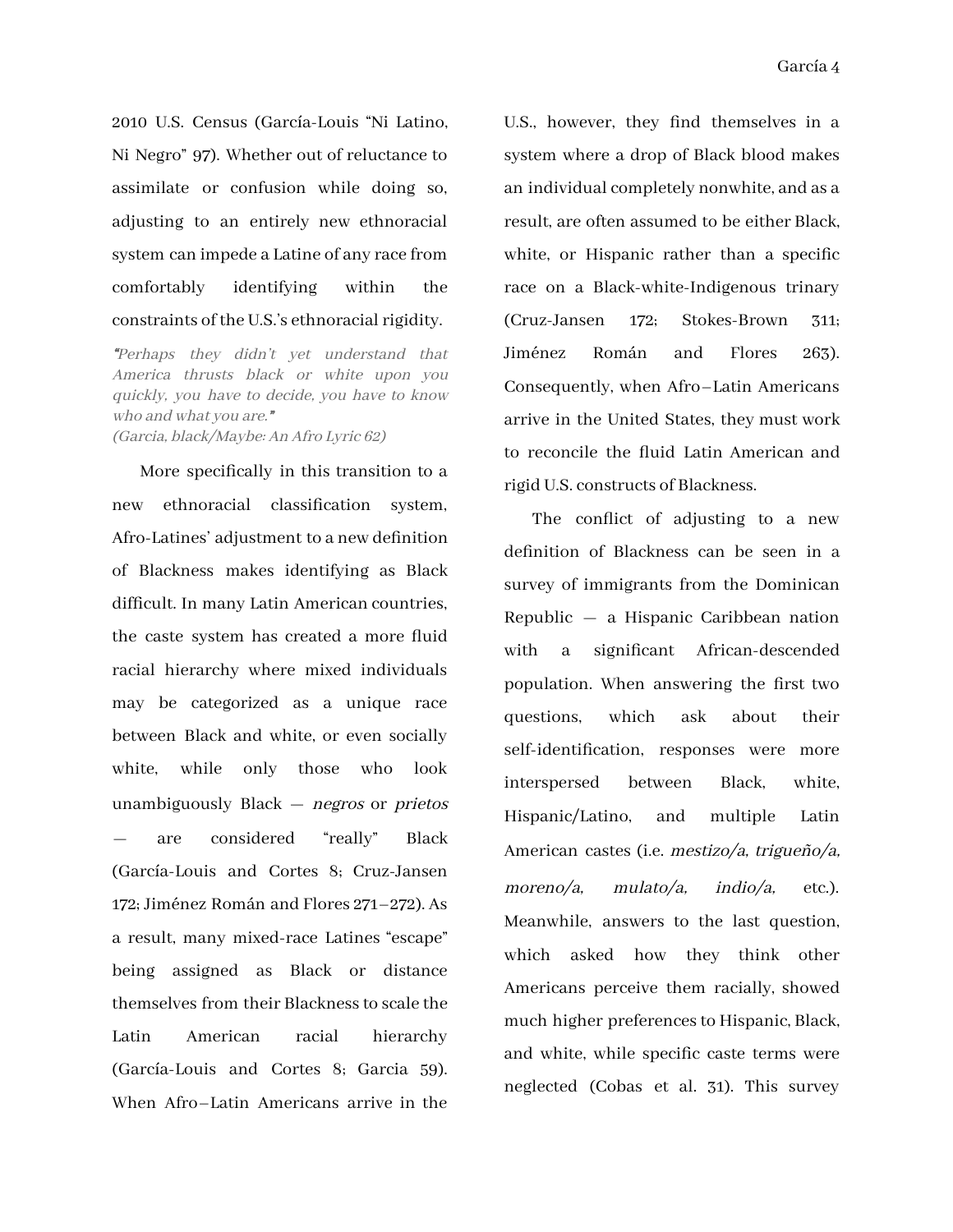reflects the internal conflict between the attachment to Latin American and U.S. racial constructs. Although these individuals are aware of how Americans classify them racially, Latin American constructs often remain significant in their self-identification processes, indicating their reluctance to embrace their status as Black in the U.S. racial context. Due to the complexity of the shifting definitions of Blackness, Afro–Latin Americans often struggle in their self-identification with Blackness during their transitions from their home countries to the United States.

As shown above, whether out of confusion about unfamiliar racial constructs, hesitance to assimilate to a new country's systems, or remaining caught between the racial parameters of different nations, many Latin American immigrants — Black Latines in particular — struggle to translate their racial identities in theirshift from Latin American racial fluidity to U.S. American rigidity.

## **The Perceived Mutual Exclusivity between Blackness and Latinidad**

"To paraphrase those unforgettable lines from The Souls of Black Folk (1903), in studying the historical and contemporary experience of the United States Afro-Latin@, one ever feels his three-ness,—a Latin@, <sup>a</sup> Negro, an American; three souls, three thoughts, three unreconciled strivings; three warring ideals in one dark body, whose dogged strength alone keeps it from being torn asunder." (Jiménez Román and Flores 14–15)

To even begin to acknowledge the complexity of the Afro-Latine identity, the concept of triple consciousness must be understood. This idea expands upon W.E.B. Du Bois's idea of double consciousness, which emphasizes the duality of Blackness and Americanness in African American identity. Triple consciousness applies this logic to Afro-Latinidad, identifying Blackness, Americanness, and Latinidad as the key aspects of Afro-Latine identity in the U.S. Within this concept, Afro-Latines function culturally (or ethnically) as Latine, but socially (or racially) as Black (Rodriguez 10–11). It must be noted that the idea of triple consciousness does not intend to "compete" with African Americans' role in the United States; on the contrary, it works to highlight the experiences of Afro-Latines in the U.S. context that maintains Blackness and Latinidad as mutually exclusive (Rivera  $159$ .<sup>2</sup> Expanding upon triple consciousness is the "fact of Afro-Latinidad," which establishes Afro-Latines as distinct from

 $2^2$  Based on the terms that multiple of my sources have used, here I use the term "African American" to describe a Black individual affiliated with Black U.S. American culture, especially descendants of enslaved Africans in the U.S. (Cruz-Jansen; Rivera; Jiménez Román and Flores; García-Louis; Godoy Peñas).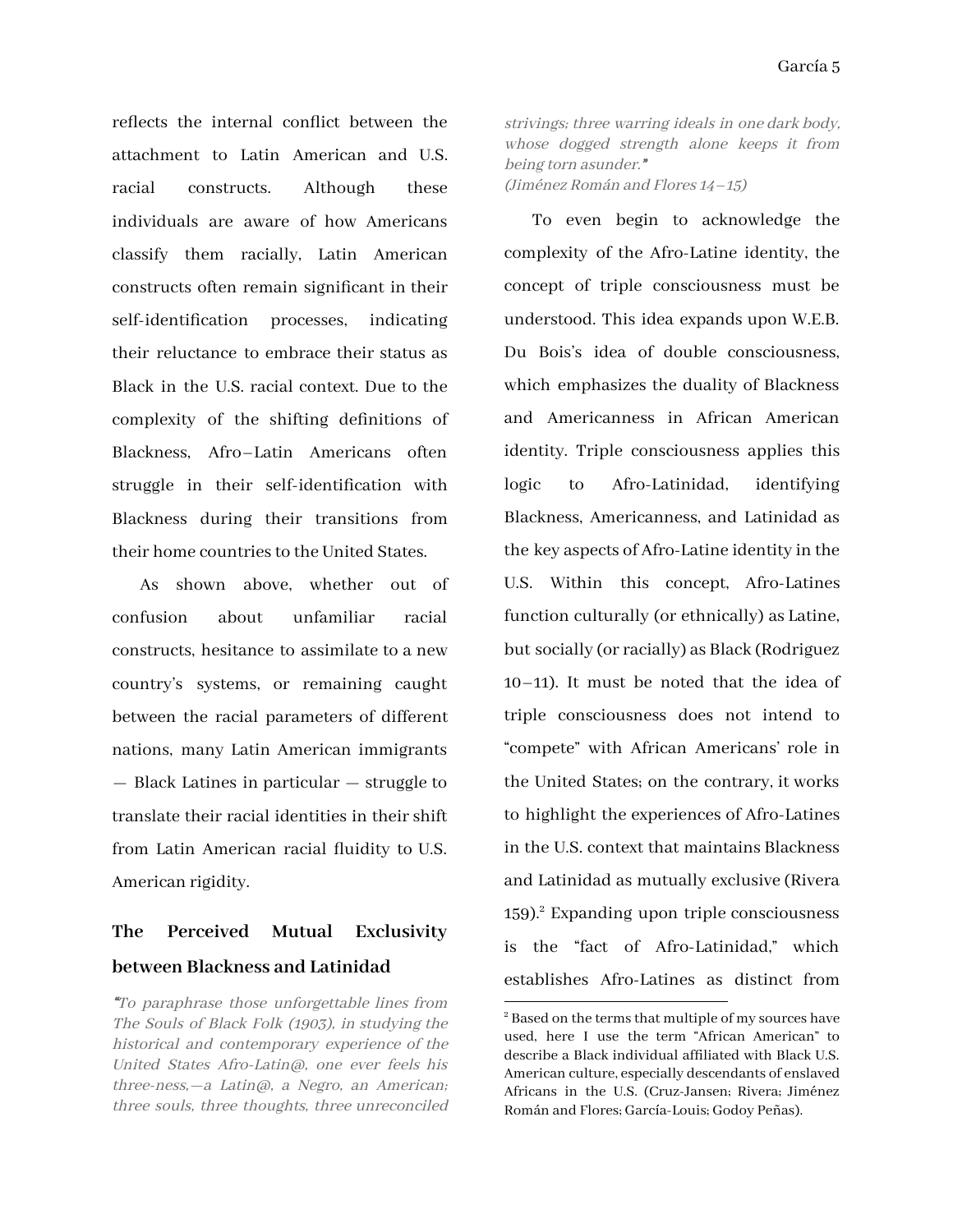both non-Black Latines and non-Latine Black people (Jiménez Román and Flores 14). However, the United States' racial structure refuses to acknowledge the intersections between Blackness and Latinidad, effectively rendering Afro-Latinidad invisible: "a population and identity field that falls between the classificatory cracks" (Flores and Jiménez Román 326). It is this perceived mutual exclusivity, perpetuated by the strict association between African Americanness and Blacknessin the U.S. and the perception of Latinidad/Hispanicity as a distinct race, that keeps Afro-Latinidad invisible and prevents Afro-Latines from fully reconciling the Black and Latine prongs of their triple identity within the United States.

### Afro-Latines and Blackness

"Who is black? Can <sup>a</sup> Puerto Rican be black? Are African Americans the only ones who are black in the United States? These questions seek to interrogate the notion that blackness can only be expressed through a singular lens." (Eaton-Martínez 5)

Due to the erasure of the Latine presence in the African diaspora, Afro-Latines are disregarded in the United States, leading to their difficulty identifying as Black. In the U.S., an "African American and English-speaking monopoly" on Blackness exists that sidelines other Black identities, especially Latin American ones, in constructions of America Blackness and discussions of the African diaspora (Flores and Jiménez Román 320; Laó-Montes 120). As a result, visibly Black people in the United States, including Afro-Latines, will often be viewed as African American, while their actual ethnic origins go neglected (Cruz-Jansen 172; Jiménez Román and Flores 447). For example, prominent figures of both Black and Latin American origin in this case, labor activist Lucy González Parsons and New York Yankees baseball player Reggie Jackson — are often exclusively labeled as African American, demonstrating how Black people are viewed as African American by default (Eaton-Martinez 5). Furthermore, because of this dominant narrative on African American ownership of Blackness, Afro-Latines may believe that they do not qualify as Black in the U.S. context. In her essay in the Afro-Latin@ Reader, Vielka Cecilia Hoy provides an example of this phenomenon in an anecdote about her Black Nicaraguan-born cousins filling out her race and ethnicity in the Census. Hoy's cousin, who was raised in Costa Rica, elects to choose "Costa Rican" and "Other" respectively as her ethnicity and race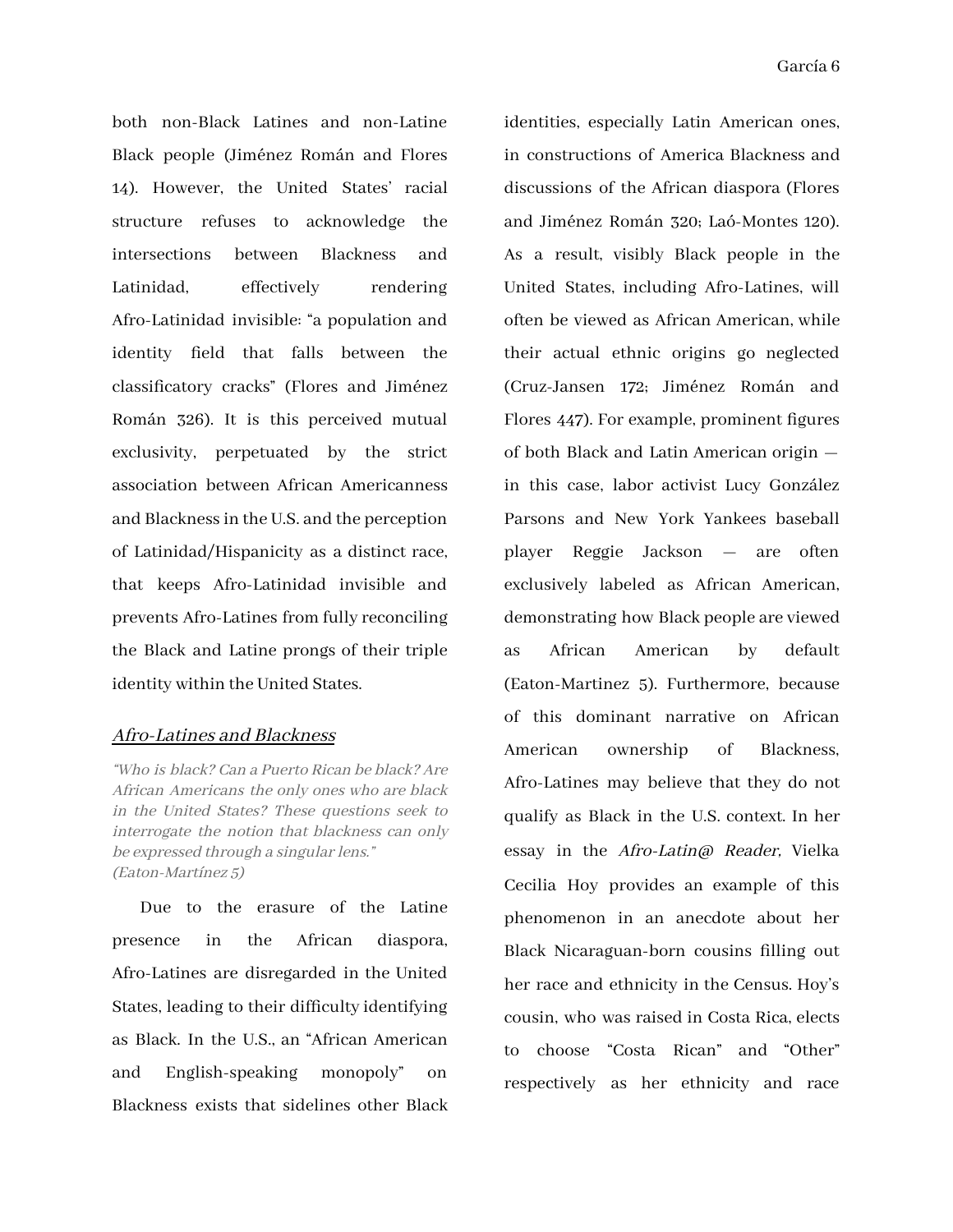because she believes that Black in the U.S. meant African American, or U.S.-born (Jiménez Román 427–428). Therefore, because Blackness in the U.S. is so often restricted to African Americanness, U.S. Afro-Latines feel excluded from the Black umbrella, leading many of them to disregard that aspect of their identity.

Other Latines may refrain from identifying as Black in fear of appropriating African Americans' history and culture. Although Afro-Latines may share histories of enslavement in their respective countries similar to that of African Americans in the U.S., these histories must still be recognized as distinct, and although Afro-Latines and African Americans may share a similar phenotype, that appearance does not capture their distinct cultures(Godoy Peñas 24; García-Louis 113). A participant in a study on Afro-Latino males on a college campus shared the following quote:

"[Being] AfroLatino on campus it's almost like you can't really call yourself Black because African-Americans have their own history that is separate…and you have to understand that there is <sup>a</sup> separation and…you can't claim something that is not necessarily yours. It's like saying yes we are all Black. Yeah,

### the Diaspora aspect is there but not the history" (García-Louis 112–113).

Here, this individual is not outright rejecting his Blackness as Hoy's cousins do on the Census; rather, he is recognizing how, in the United States, the term "Black" connotes "African American." By outwardly identifying as Black, he fears that he may co-opt the experiences and histories of African Americans. In this case, it is not disidentification from Blackness as a whole that impedes an Afro-Latine's self-identification with their Blackness, but rather an attempt to recognize the distinctions between Afro-Latinidad and African Americanness — another example of how the perceived African American monopoly over U.S. Blackness can prevent Afro-Latines from outwardly embracing their Black identities.

Afro-Latines may avoid identifying as Black because of the oppressed position of African Americans in the United States. Likely, many Afro-Latines may not identify as Black or distance themselves from African Americans because of the general stigmatization of non-Hispanic Black Americans, sometimes due to their own anti–African American sentiments (Stokes-Brown 321; "Edlin Veras"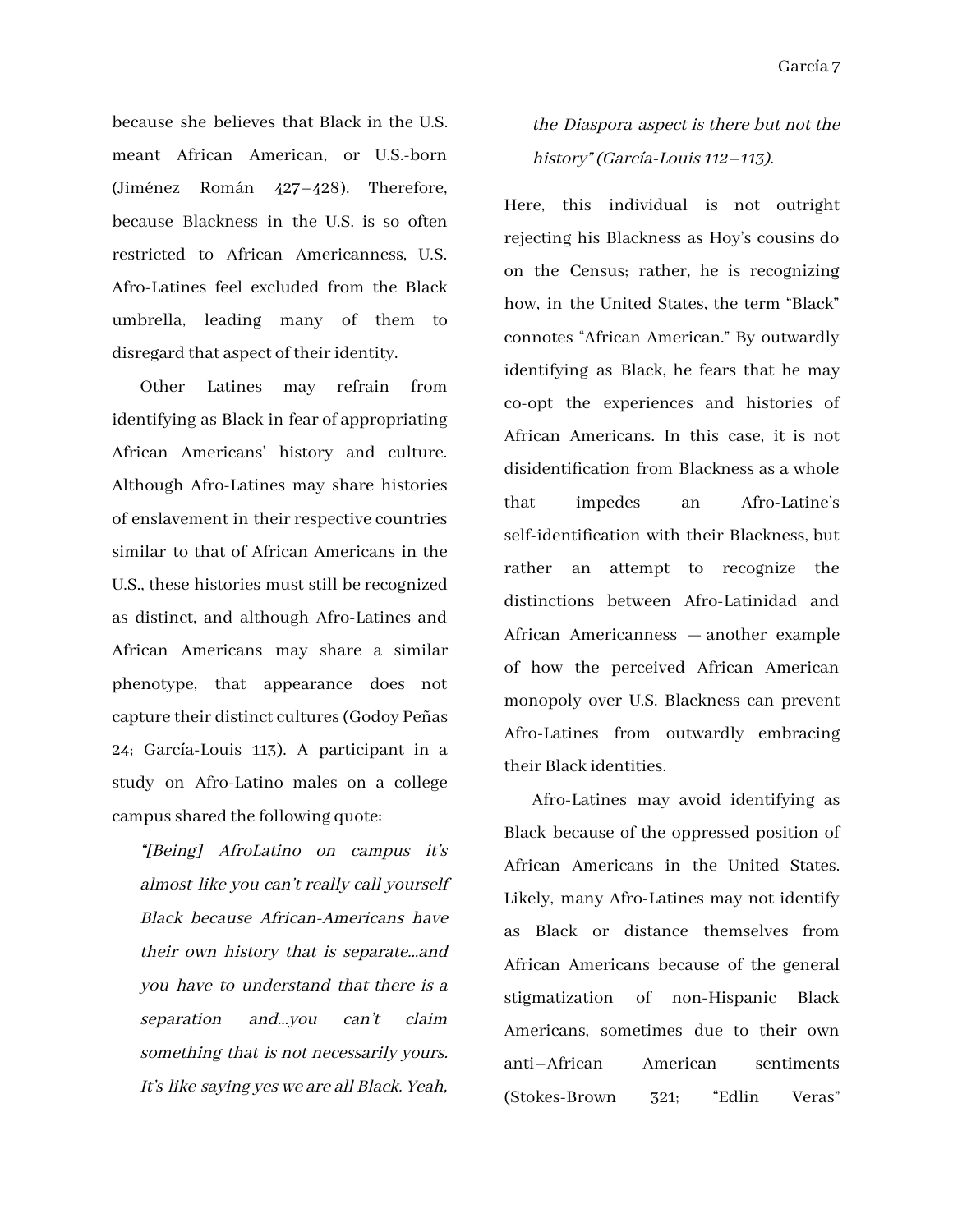1:02:22–1:03:55). In fact, experiencing discrimination based on one's phenotype is correlated with higher rates of self-identification with Blackness. This suggests that facing oppression in the United States can make Afro-Latines aware of their own Blackness and emphasizes the association of Blackness with lower social status in identity development (Stokes-Brown 312 & 319). This phenomenon is another example of how struggle can spark self-identification with Afro-Latinidad. However, in some cases, these experiences of discrimination may cause an Afro-Latine to resent any potential identification with Blackness. For example, Piri Thomas, an Afro–Puerto Rican, recalls a statement he once made in an argument with his African American friend:

"…I'm beginning to hate the black man, too, 'cause I can feel his pain and I don't know that it oughtta be mine. Shit, man, Puerto Ricans got social problems, too. Why the fuck we gotta take on Negroes', too?" (Jiménez Román and Flores 223).

In Thomas' situation, it is not explicit anti–African American prejudice, but rather a frustration about how Afro-Latines will face discrimination rooted in other groups' historiesthat turned him away from

identification with Blackness. In either case, it is the overarching oppression against African Americans — and, by extension, all Black people in the United States — that can further complicate Afro-Latine identity development.

Another contributing factor to Afro-Latines' struggle to identify as Black is rejection from African Americans as authentic Black people. Just like non-Latine White Americans, most African Americans do not know the extent of the African diaspora of Latin America or that the diaspora exists at all (Vargas and Kuhl 338). With the cultural and linguistic differences between the two groups, younger African Americans may not understand their and Afro-Latines' relative social standings, and consequently "regard [Afro-Latines] with suspicion, fear, and at times with hostility" (Vargas and Kuhl 338). This magnification of cultural differences can also result in African Americans viewing Afro-Latines as a separate, non-Black race due to their Latinidad — another signal of how Blackness is often seen as the "property" of African Americans in the United States (Jiménez Román and Flores 431; Rivera 159). A prominent example was when Torii Hunter, African American center fielder for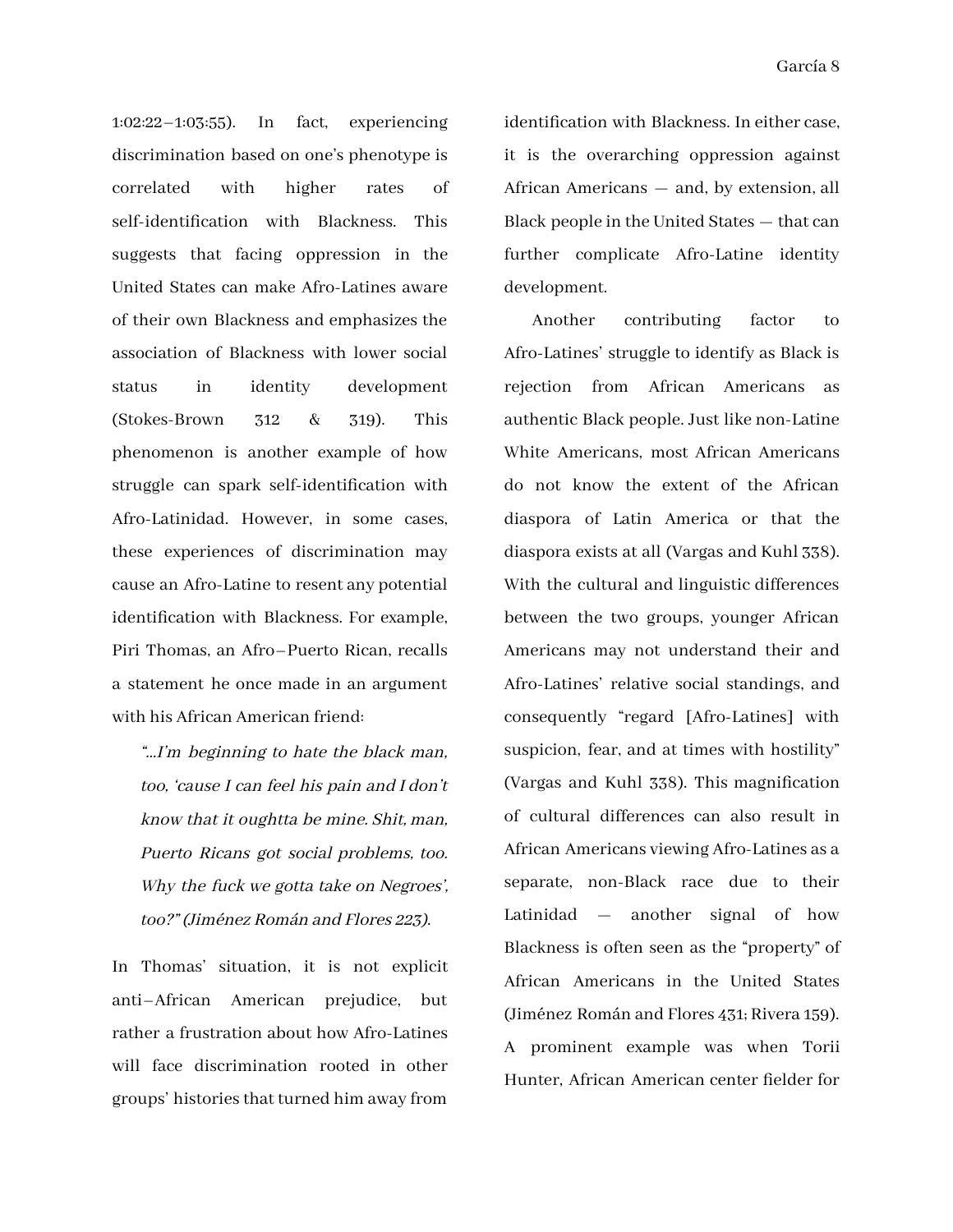the Los Angeles Angels, made a statement about Afro-Latine baseball players: "People see dark faces out [on the baseball field] and the perception is that they're African American. They're not us. They're impostors" (Rivera 156). Statements like these can invalidate the Blackness of Afro-Latines, which, as previously stated, can already be difficult to claim. In one of his works, poet Roberto Carlos Garcia tells the story of the effect this sort of rejection had on him: when an African American poet tells him, "Oh, you're not Black black?", Garcia reflects upon the histories of enslavement that African Americans and Afro-Latines share. That poet negates Garcia's Black heritage and the oppression that accompanies it (Garcia 20). This invalidation by African Americans widens the schism between Afro-Latines and Blackness that was created by a U.S.-centric definition of Blackness and exacerbates the difficulty of identification with Blackness that Afro-Latines face.

In "Back to School: (the B side)" in black/Maybe: An Afro Lyric by Roberto Carlos Garcia:

"You ain't Black You think you Black but you ain't, you Spanish

I guess you English

…I know nothing 'bout no England

My grandpappy's massa was from Spain Your grandpappy's massa was from England So who Spanish? Who English?"

In all of these examples, whether due to rejection, out of consideration, or a product of dominant racial narratives, Afro-Latines are continuously sent the same message: Blackness is owned by African Americans and therefore excludes Latines. This misconception ostracizes Afro-Latines, invalidating any effort they may put into embracing their Blackness.

### Sidelining within Latinidad

On the opposite side of the Afro-Latine hyphen, U.S. Latinidad has distanced itself from its Afro-descended members primarily by its racialization. Latines have been perceived as a monolithically mixed racial group, especially distinct from and socially inferior to white U.S. Americans, since the mid-1800s — an image that mostly drew from Mexican mestizos, who are mixed-race, especially of Indigenous and white descent (Cobas et al. 4). This image of Latinidad being equated to mestizaje was strengthened by the Chicano movement, when Mexican-Americans took on a singular non-white (and decidedly non-Black) racial identity that leaned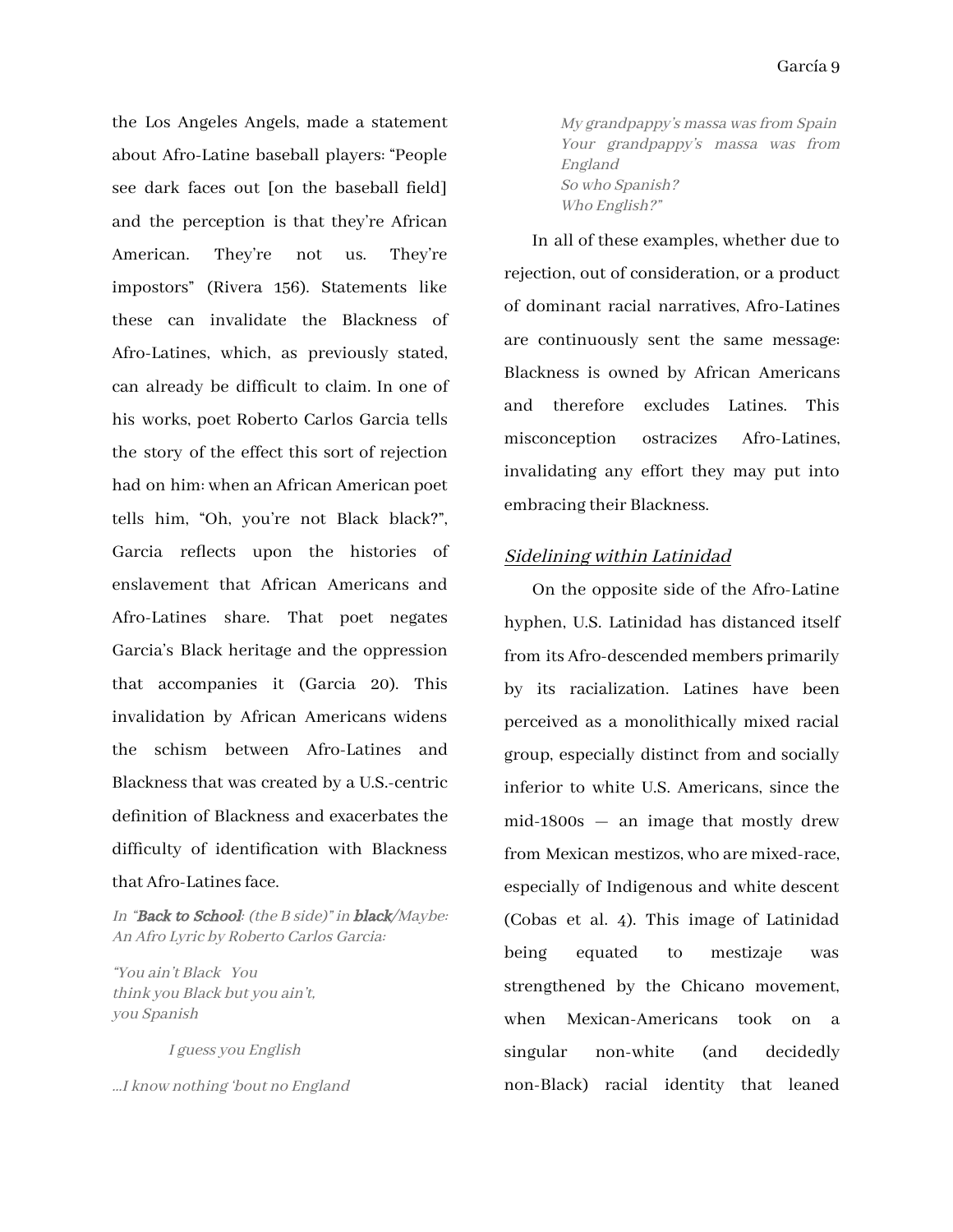toward Indigenous ancestry (Hernández 155). This supposed racial singularity of Latinidad has been empowered by the Latine panethnicity, which was initially developed in the 1970s and 1980s to gain political clout, and has since come to be perceived as a singular intermediary race between white and Black (Foner et al. 10; Rivera 159). This misconception of Latines as a monolithic racial group, as well as the phenotype associated with this racialization, acts as another obstacle that prevents Afro-Latines from integrating the two prongs of their ethnoracial heritage into a unified identity.

In and of itself, the overgeneralization of the Latine experience automatically ostracizes Afro-Latines from the Latine panethnicity. Latinidad's broadness, despite its potential for political mobilization, fails to accommodate the sheer number of Latines who do not fit the light-skinned mestizo perception of Latinidad (Foner et al. 10; Castillo). In fact, Latine "authenticity" has been equated to racelessness. For example, Latines who do not identify with a race and list Hispanic/Latino as their race on the Census have been referred to as "Hispanic Hispanics," further suggesting that raceless Latines are the ones perceived

as "truly" Latine (Hernández 153; Godoy Peñas 9–10). It has been argued that the need to use this pan-ethnic, racialized view of Latinidad also reduces Latines to an "ethnic singularity," consequently reducing any parts of identity — including race — to background identities (Godoy Peñas 5). In this case, even if a Latine's race is recognized, it is regarded as negligible, consequently denying the duality of Afro-Latinidad as a valid experience within the Latine umbrella. The racialization of Latinidad has also given Latines their own spot on the American racial hierarchy. As a result, those who fit the expected phenotypical image of a Latine face anti-Latine discrimination, affirming the reality of racialized Latines (Foner et al. 11–12). However, it is the collapsing of all Latines into that singular experience that is problematic, isolating Afro-Latines from their own cultural identity.

This oversimplification has permeated mass media and many major American institutions, who increasingly regard the Hispanic/Latino group as completely separate from both whiteness and Blackness, further invalidating Afro-Latine identity (Cobas et al. 8). Moreover, the U.S. Census, even with its responsibility to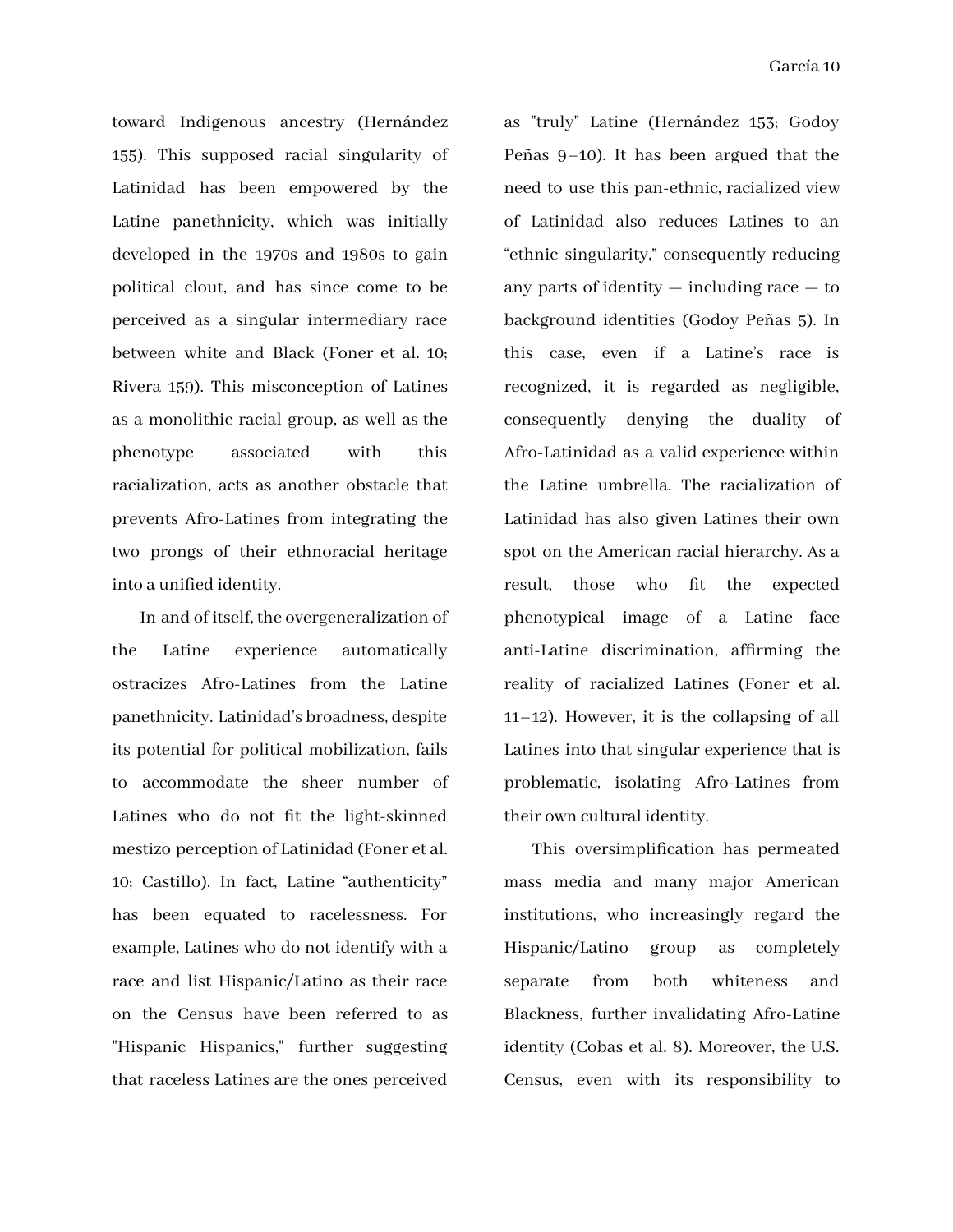accurately track the demographics of the nation, has also treated Hispanic/Latino as a separate race (Cobas et al. 11). It uses the Hispanic/Latino ethnicity question to compare Latines to non-Hispanic Asian, Black, and white Americans, especially pitting them against African-Americans in a race for the largest minority group (Cobas et al. 24; Flores and Jiménez Román, 326). Consequently, the Census uses the Latine panethnicity as a "racial analogy" and puts them in direct opposition to a group, even if they share the same race (Nolasco 7). Making this sweeping analysis that all Latines fall under the same "race" which opposes African Americans disregards the racialized experiences of visibly Black Latines. As a whole, this racialization of Latinidad has reached so far that the Census recently proposed listing Hispanic/Latino as a race, and it has been argued that Latines may eventually become an actual racial category, not just a racialized ethnicity (Godoy Peñas 29; Stokes-Brown 315). Of course, these changes would not change an Afro-Latine's internal self-identification, but it would separate the interwoven sides of their identity and render the official recognition of their dual identities impossible. At any rate, the

oversimplification of the racially diverse Latine panethnicity results in the sidelining of Afro-Latines within their own community, invalidating any effort they may take in identifying as both Black and Latine.

"Invoking the term Black Latina/o also highlights 'the inadequacy of the Latin@ concept along with the need to broaden and complicate the notion of Blackness in the United States' troubling the assumption that Latinidad and Blackness are mutually exclusive." (Molina-Guzmán 212)

The racialization of Latinidad has also produced a phenotypic model for the "authentic" Latine, which causes visibly Black Latines to not be perceived as Latine, further excluding them from the Latine panethnicity. Typically, Latines are expected to have a Mediterranean-esque appearance — tan- to brown-skinned, darkand straight-haired, brown-eyed; and "a body type …ambiguously located… somewhere between whiteness and blackness" — a non-Black (or, at times, anti-Black) image (Rivera 159; García-Louis and Cortes 1; Foner et al. 11; Cobas et al. 8). Either way, visibly Black Latines are typically initially perceived as non-Latine Black at first sight (Nolasco 19). These may be brief moments of ignorance about Afro-Latines, especially since Black-looking Latines are underrepresented TV and K–12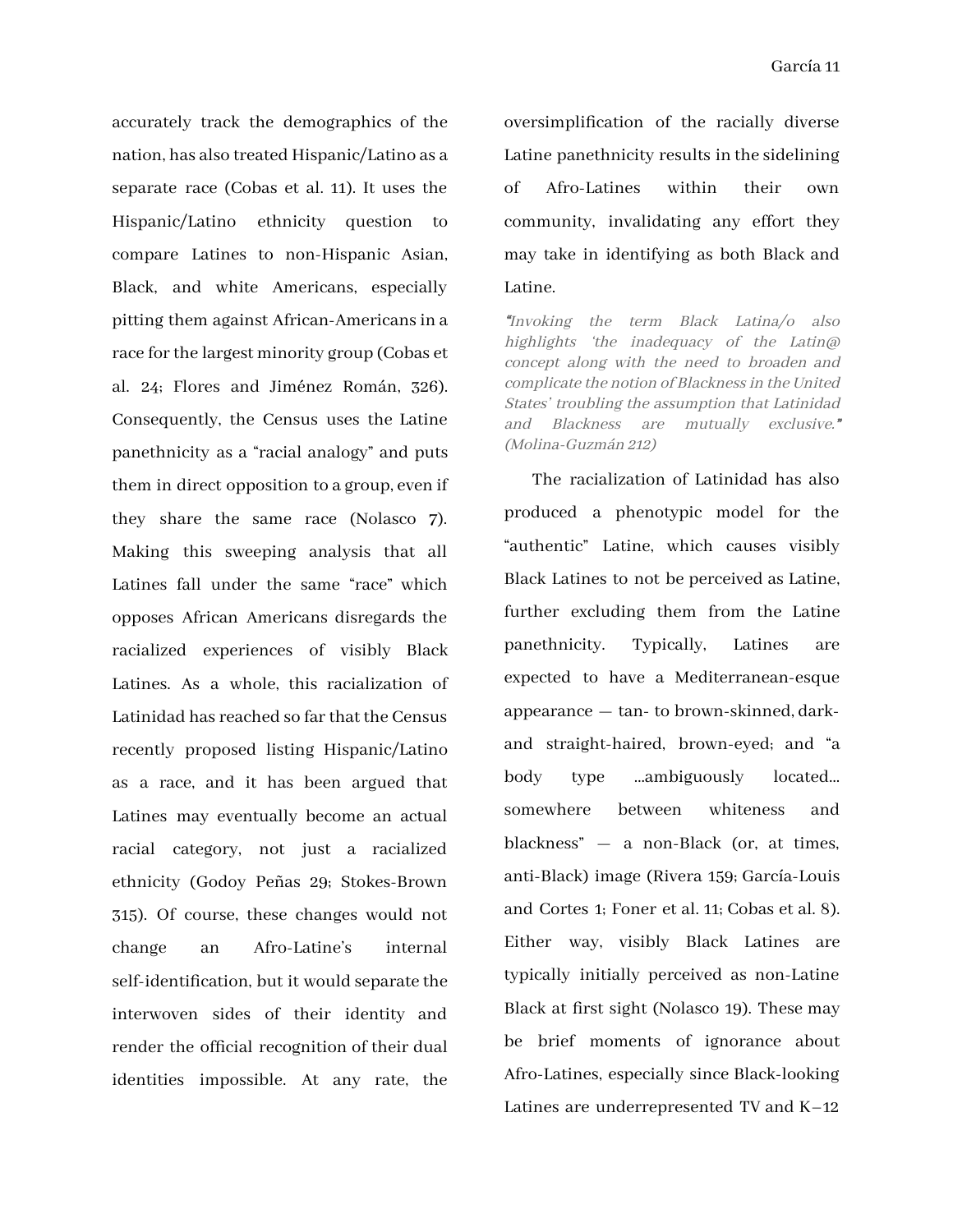education (Eaton-Martínez 5; Jiménez Román and Flores 465; Adams and Busey 13; Salas Pujols 11; Molina-Guzmán 216). Even non-Black Latines — including those aware of the African diaspora in their countries of origin — mistake Afro-Latines for non-Latine Black people, disregarding Afro-Latine identity (Jiménez Román 456; Hernández 153; Cruz-Jansen 172–173). Either way, the misconception that a Black appearance denies one's Latinidad can make individuals feel insecure about or unaccepted in their Latinidad, to the point that Afro-Latines may perform the Latine cultural/linguistic practices to be seen as "authentically" Latine (Hordge-Freeman and Veras 153–155; Nolasco 9–10, 21–23). This need to be acknowledged as Latine emphasizes the importance of validation in the development of a secure ethnoracial identity, which maintaining the hegemonic phenotype for the "authentic Latine" prevents. Even outside of an individual's internal identification, wrongly assuming an Afro-Latine's ethnic identity due to their appearance forces them into a social position that disregards — and therefore invalidates — their actual identities (García-Louis 113). In each of these cases, Black Latines' Latinidad is denied due to a

misconception of the phenotypic diversity across Latin America unnecessarily disregards Afro-Latines cultural backgrounds and any attempts they make to identify with Latinidad.

"Latinidad…is often used to erase people who don't fit into the narrow definition of what <sup>a</sup> Latino lookslike. Latinos are so much more than one story, one skin tone, or one umbrella identity." (Castillo)

"Afro-Latino/a identity is <sup>a</sup> contested terrain in which self-identified Afro-Latino/as are visually viewed as Anglo-Blacks and hence not 'authentic' Latinos. Self-identified Afro Latino/as are inassimilable foreigners who challenge the notion that mestizaje has molded together <sup>a</sup> racially unique people separate from Anglo-Whites, but more importantly separate from Anglo-Blacks." (Hernández 153)

Finally, and most simply, the existence of racialized Latinidad allows Latines to racially identify and disregard their own Blackness. Despite the vagueness of the Latine panethnicity, Latines can and do find a sense of belonging within it, especially if they live in a multinational Latine community (Foner et al. 17). Moreover, many Latines buy into the racialization of Latinidad. In a nationally representative survey of U.S. Latines from 2006, 40 percent of the 76 percent of total Latines who list Hispanic/Latino believe that Latine itself is a race (Stokes-Brown, "America's Shifting Color Line?"  $313 & 315$ ). In another survey by Pew Research Center, 67 percent of all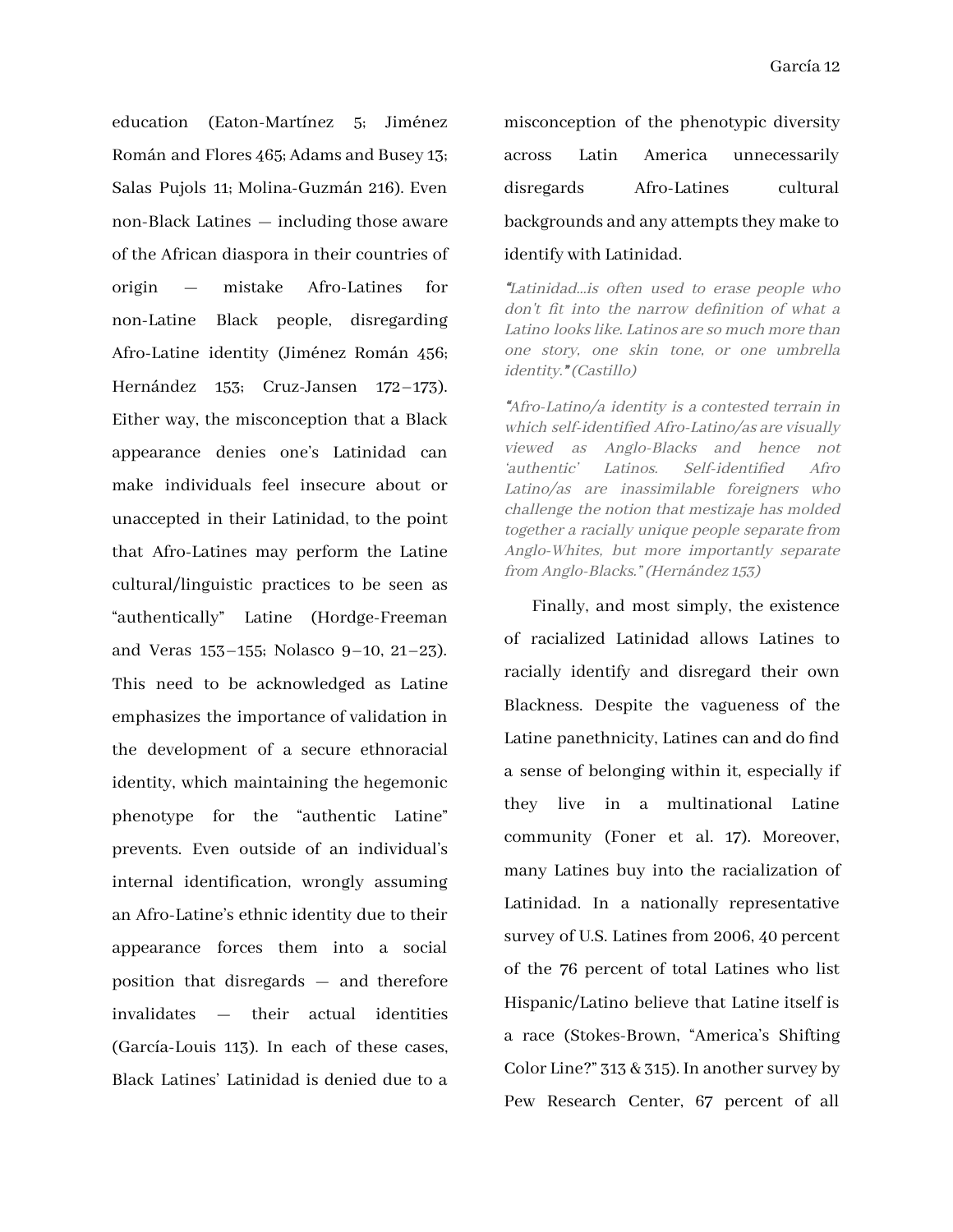Latines and 24 percent of self-identified Afro-Latines listed Hispanic/Latino as one of their races(López and Gonzalez-Barrera). Even individuals and families who have self-identified as Black in the past can eventually adopt a racialized Latine identity (Jiménez Román 147). Thus, in no small part due to this narrative of racialized Latinidad, Afro-Latines can instead opt to racially identify as Latine, enabling them to avoid identification with their Blackness. And, more broadly, the racialization of Latinidad repeatedly works to drive a wedge between Black Latines and all other — especially "authentic" — Latines, negating any change they have to simultaneously and acceptably be both Black and Latine.

"The confusion when filling out the ethnicity category, the dilemma people face when having to choose between White and Black, the different conceptualization of 'blackness,' as well as the association between blackness and the U.S. and, therefore, the 'conversion' of an Afro-Latino into an African American because [they are] black and [were] born in the U.S., demonstrate the complex identity issues that Afro-Latinos face in the U.S." (Godoy Peñas 29).

#### **The Impact of Mestizaje: Black Erasure,**

### **Denial, & Shame**

Beyond the U.S.'s mainstream constructs of race, Latin Americans and the U.S. Latine community have also done their part to distance the Blackness from the Latine identity. The primary enforcer of Latin America's Black erasure and denial is the international concept of mestizaje. Mestizaje has been a central racial ideology throughout the nation-building process of various countries across Latin America and has been especially prominent in Brazil, Mexico, the Dominican Republic, and Central America (Telles and Garcia 132–135; Jiménez Roman and Flores 429). Across Latin America, mestizaje has used its influence to erase race — especially Blackness — from the Latin American narrative, pulling Afro-Latines away from their racial identities.

#### Mestizaje and Color-Blindness

In its minimization of racial identity and emphasis on national identity, mestizaje has prevented Afro-Latines from becoming conscious of their race. As Latin American elites formed their nations in the early twentieth century, they sought to foster unified national identities by downplaying individual racial and ethnic identities. Although this homogeneity arguably could produce racial harmony, the fluid racial order of Latin America can prevent individuals from fully developing racial consciousness (Telles and Garcia 132; Jiménez Román and Flores 447). In other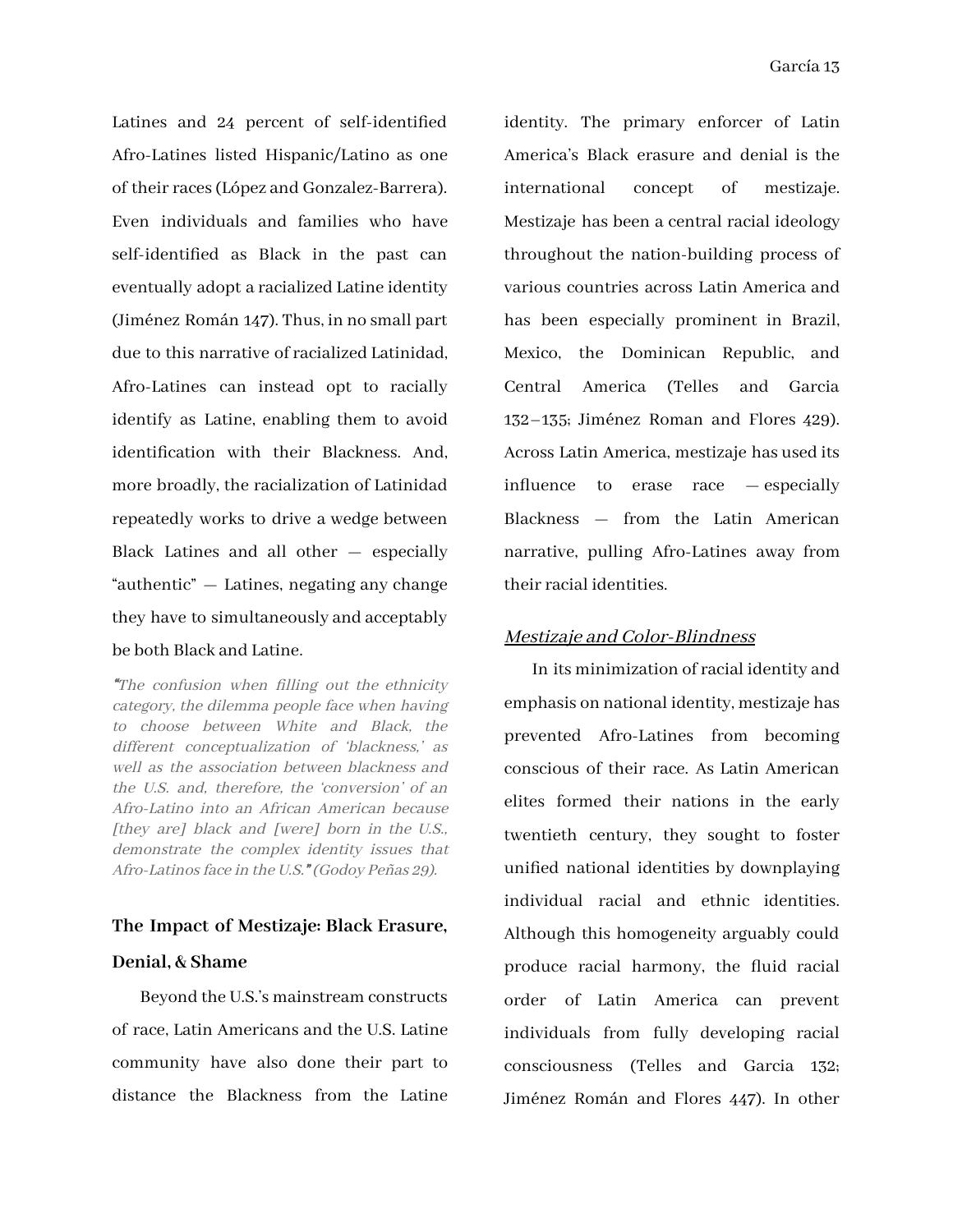words, mestizaje's overlooking of race may inhibit Afro-Latines from becoming aware of their racial identities. This phenomenon has been carried over to the U.S. by Latin American immigrants: often, they will initially identify primarily with their specific national origin, revealing how mestizaje's prioritization of national identity marks Latin Americans' identity development (Cobas et al. 25). The diminishing of racial identity can also be seen in the previously-mentioned survey on Dominican immigrants' self-identification. When participants were asked how they defined themselves racially, 6.9 percent of them responded "human race/other," and another 5 percent responded "do not know" instead of the various racial (both Black/white binary-based and caste-based) and ethnic terms. This complete disregard for racial identity further reveals the racial unawareness that immigrants from the Dominican Republic — a country with a strong mestizaje narrative — possess(Cobas et al. 31). Overall, mestizaje's attempt to erase race leaves Afro-Latines unaware of, and therefore unable to identify with, their own racial identities.

"The mythical view that the Puerto Rican is the fusion of three races, compounded by the perfunctory declaration that all Puerto Ricans are African on one side or the other ('el que no

tiene dinga tiene mandinga'), has operated to silence, veil, and marginalize Afro-Puerto Ricans…This is why we have seldom come together, as Afro-Puerto Ricans, to define our collective agendas and fight, independently, for our common interests." (by Afro-Puerto Rican Testimonies: An Oral

History Project in Western Puerto Rico, in The Afro-Latin@ Reader 510)

Due to mestizaje's attempt to diminish race, Latines often tend to disregard racism, which prevents Afro-Latines from understanding their racialized experiences. Narratives of mestizaje claim that racial mixing has made Latin America into a harmonious mix of Black, white, and Indigenous populations, and Latines follow that narrative, upholding it as "an exceptionalist and wishful panacea" (Salas Pujols 3; Jiménez Román and Flores 3). Although racism — particularly anti-Blackness — persists in Latin America, many Latines still believe that mestizaje's color-blindness has obliterated racial discrimination, so many Latines remain silent on racism (Nolasco 16–17). As a result, Afro-Latines who have experienced anti-Black prejudice, but are surrounded by Latines who refuse to speak on race, often cannot verbalize their racial identities and racialized struggles. This alienates them from non-Black Latines, erases their experiences as Black people, and leaves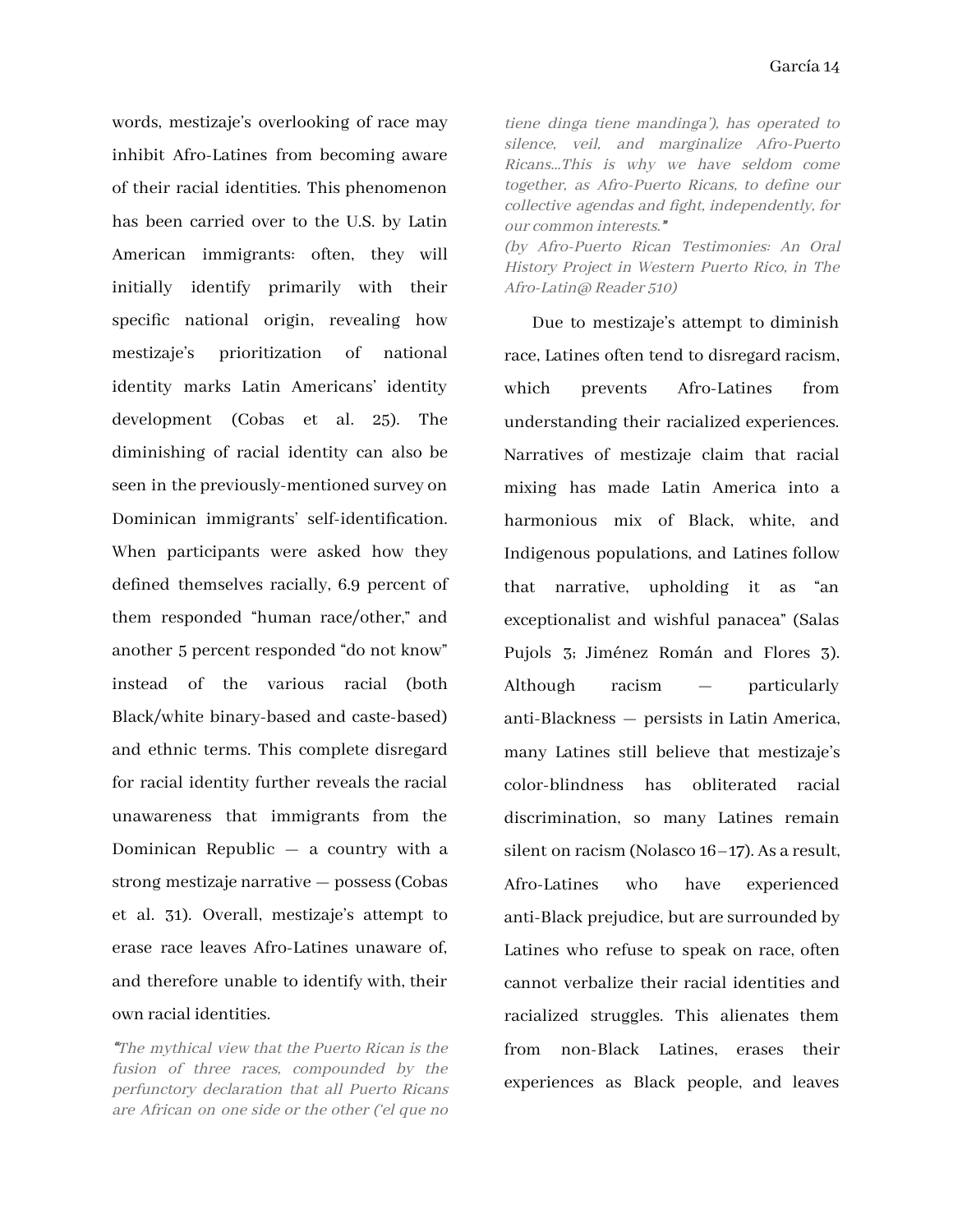them confused about their racial identity (Nolasco 17). Alternatively, experiencing race-based discrimination despite Latinidad's self-proclaimed color-blindness can often catalyze Afro-Latines' identity discovery (Hordge Freeman and Veras 157). In either case, Afro-Latines struggle through their identity development due to the deceptive color-blindness that Latine mestizaje preaches.

## Mestizaje and Black Erasure: Who Is Latine?

"Latino racism, throughout Latin America, Spain, and the United States, begins with the negation of the black presence in history." (Cruz-Jansen 174)

The narrative of mestizaje across Latin America has worked to erase Afro-Latines from the region's past and present, discounting the population as a significant — or even existing — part of the community. Instead of being regarded as "another rich color in [Latin America's mixed-race] rainbow," Black identity has been consistently erased from Latin American history and identity. This "historical amnesia" has allowed for the "collective passing" of Latines as a whole as non-Black, solidifying the perception of Blackness as non-Latine (Jiménez Román and Flores 490–491). This historical erasure is exemplified in the blatant exclusion of Africans in white/Indigenous-centric mestizaje narratives, such as those in Mexico, Andean nations, and even the significantly Afro-descended nation of the Dominican Republic (Telles and Garcia 134–135). By intentionally rendering Afro-Latines invisible in the racial construct that was essential to building national identity, Afro-Latines are excluded from these Latin American countries' senses of identity. Furthermore, mestizaje attempts to erase the existence of Afro-Latines in a more concrete sense: through blanqueamiento, or whitening. During the infancy of modern Latin American nations, nation-building elites believed pseudo-scientific claims that dubbed Black and Indigenous populations as inferior, and therefore impediments to national development. They consequently adopted mestizaje in an attempt to whiten — and, in their minds, improve their countries — and ideals moving Latin America away from Blackness and towards brownness and whiteness have persisted (Telles and Garcia 132; Godoy Peñas 13; Nolasco  $4-5$ ). In its effort to pave over the Afro-Latine presence across Latin America, mestizaje serves to widen the imposed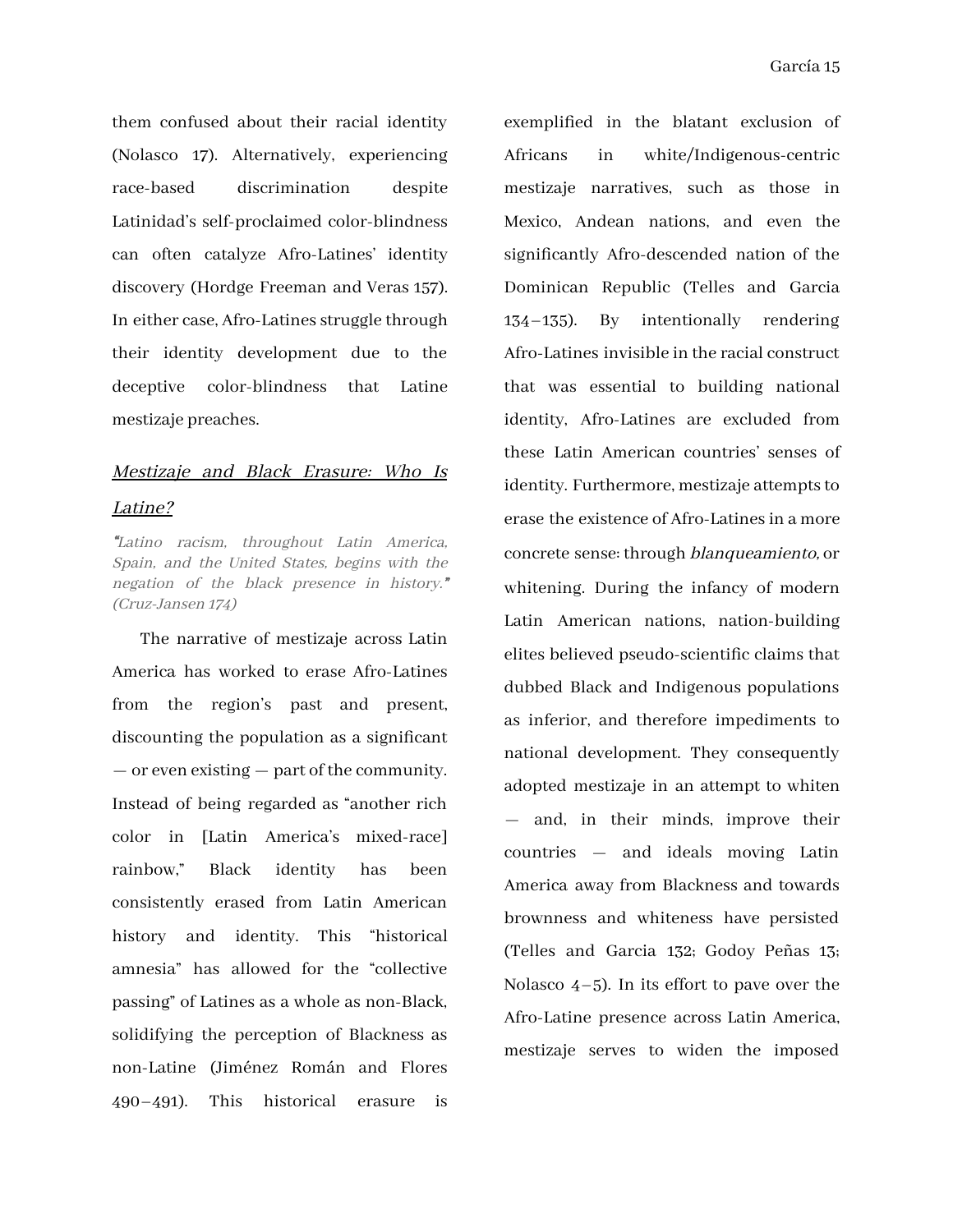fissure between Black and Latine, forcing Afro-Latines to remain lost in between.

On the interpersonal level, many non-Black Latines often refuse to accept Afro-Latines as a valid part of the community, making it difficult for Afro-Latines to create a community with other Latines. In some cases, Afro-Latinidad may be viewed as insignificant — "a curiosity that [belongs] at the periphery of the nation" — as Afro-Mexican María Rosario Jackson describes(Cruz-Jansen 174; Jiménez Román and Flores 435). In other situations, Afro-Latinidad is regarded as foreign or as an illegitimate piece of Latinidad, while other non-Black Latines still may reject Afro-Latines out of blatant racism (Cruz-Jansen 172; Jiménez Román and Flores 13). As a result, non-Black Latines may regard Afro-Latines as "not Latine enough," and many Afro-Latines are shunned by other Latines and instead find more community and acceptance within African American spaces (Hordge-Freeman and Veras 154). In more extreme circumstances of Latines' anti-Black discrimination, Black individualsfrom Latin American countries may feel so ostracized that they refuse to identify as Latine at all (García-Louis and Cortes 9–10). Through

non-Latines' refusal to acknowledge Afro-Latines as a valid part of the Latine community, they make Black Latines struggle to belong within their ethnic origins and prevent many individuals from claiming a Latine — and, by extension, Afro-Latine — identity.

Non-Black Latines also erase Afro-Latines by refusing to allow them to be representative of Latinidad, consequently encouraging Afro-Latines to minimize their Black identities. Within mestizaje, mestizos are considered the prototypical citizens, while more distinctly non-white Latines cannot "represent [a Latin American] nation's greatness" (Telles and Garcia 130; Cruz-Jansen 177). This choice of who represents Latinidad is present in both Latin American and U.S. Latine media. In Latin America, television stars and newscasters are often light-skinned, white-passing, and/or blond-haired and blue-eyed (Castillo). The recently-released In the Heights is a movie centered on the Latine diaspora from mostly Afro-descended countries and territories: the Dominican Republic, Puerto Rico, and Cuba. Yet, the main and supporting Latine cast appeared mixed and relatively light-skinned, whereas more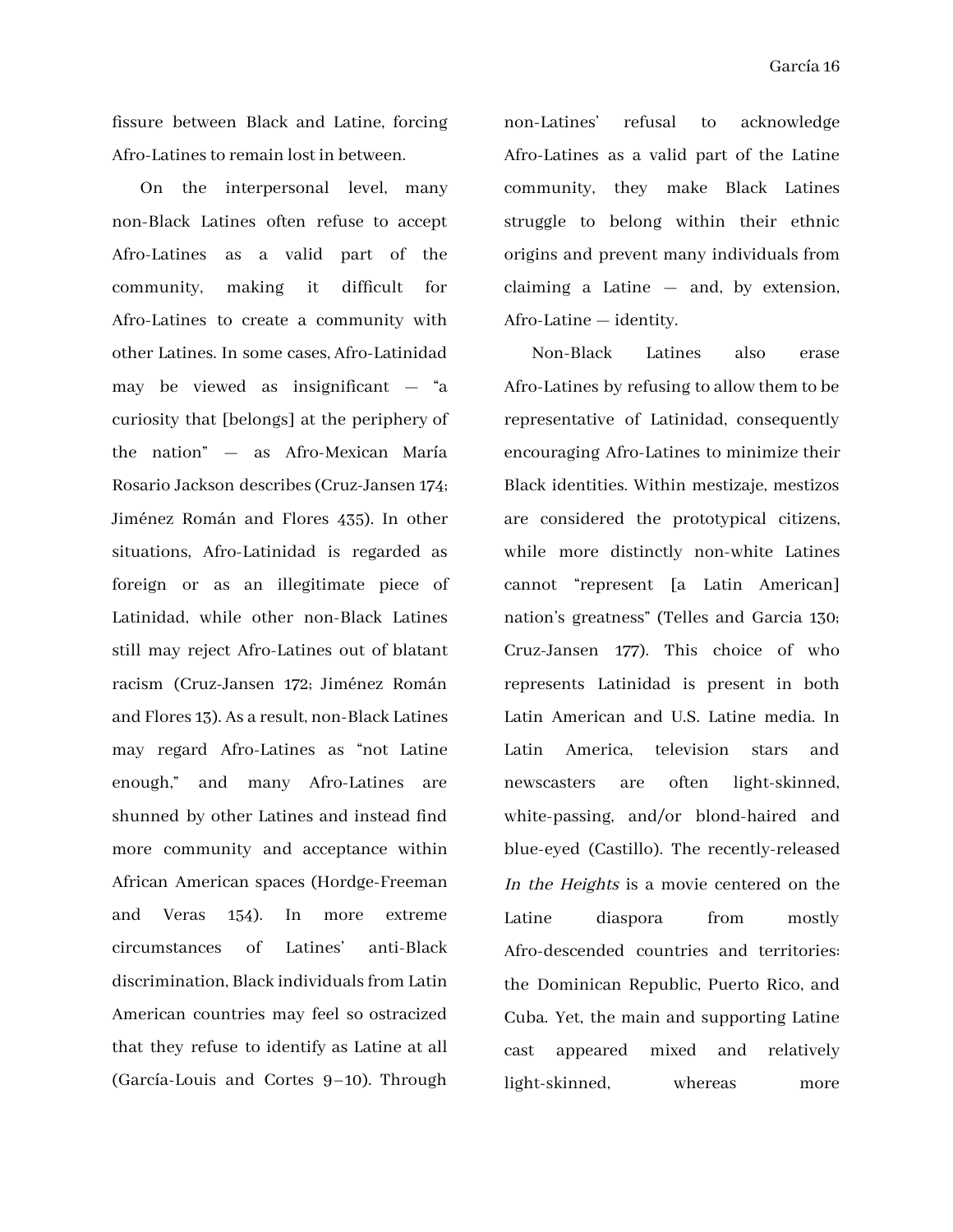unambiguously Black characters were either African American relegated to background characters and extras (Castillo; Chu, In the Heights). These larger choices of who and what represents Latinidad translates to the interpersonal, where non-Black Latines will try to convince Afro-Latines that they are not "really" Black. They may tell them that they are not Black like African Americans are, or that they must minimize their Blackness and emphasize their Latinidad to not be confused with African Americans (Hernández 154; Cruz-Jansen 171). These claims not only reinforce the idea that African Americans are the prototypical Black Americans, but also imply that Afro-Latines' Blackness has no place within Latinidad. Although they do not outwardly reject Afro-Latines as mentioned in the previous paragraph, these non-Black Latines still deny Afro-Latinidad as a valid part of Latinidad and actively try to prevent them from identifying as Black.

"Some Hispanics here don't want to see you as one of them because you represent everything they do not want to be. They see you as <sup>a</sup> black person, and they don't want to be black. They want you to stop saying you're like them." (Cruz-Jansen 171)

At any rate, mestizaje takes large-scale steps to erase Blackness from the Latine

narrative. Whether that manifests as denying Afro-Latines' Black identities or rejecting Afro-Latines as a whole, it worksto divide Afro-Latines from both their Blackness and their Latinidad, further complicating their identity development.

# Mejorar la Raza and Black Shame & Denial in the Family

As aforementioned, mestizaje originated as an attempt to whiten Latin American nations, and over time, blanqueamiento has remained the goal of mestizaje, where "the lower types of the species will be absorbed by the superior…the blacks could be redeemed, and …by the voluntary extinction, the uglier [Black] stocks will give way to the more handsome [white]" (Telles and Garcia 132; Hernández 153). This often takes the form of family-based mejorando la raza, or "improving the race," an intergenerational effort to whiten families by bearing lighter children, often to promote social mobility in Latin American countries, where light skin provides privilege (Hordge-Freeman and Veras 151; Veras 00:40:15–00:40:35). Family dynamics often serve as a "point of origin" for the racialized messages that shape an individual's identity development, and mejorar la raza's white supremacist agenda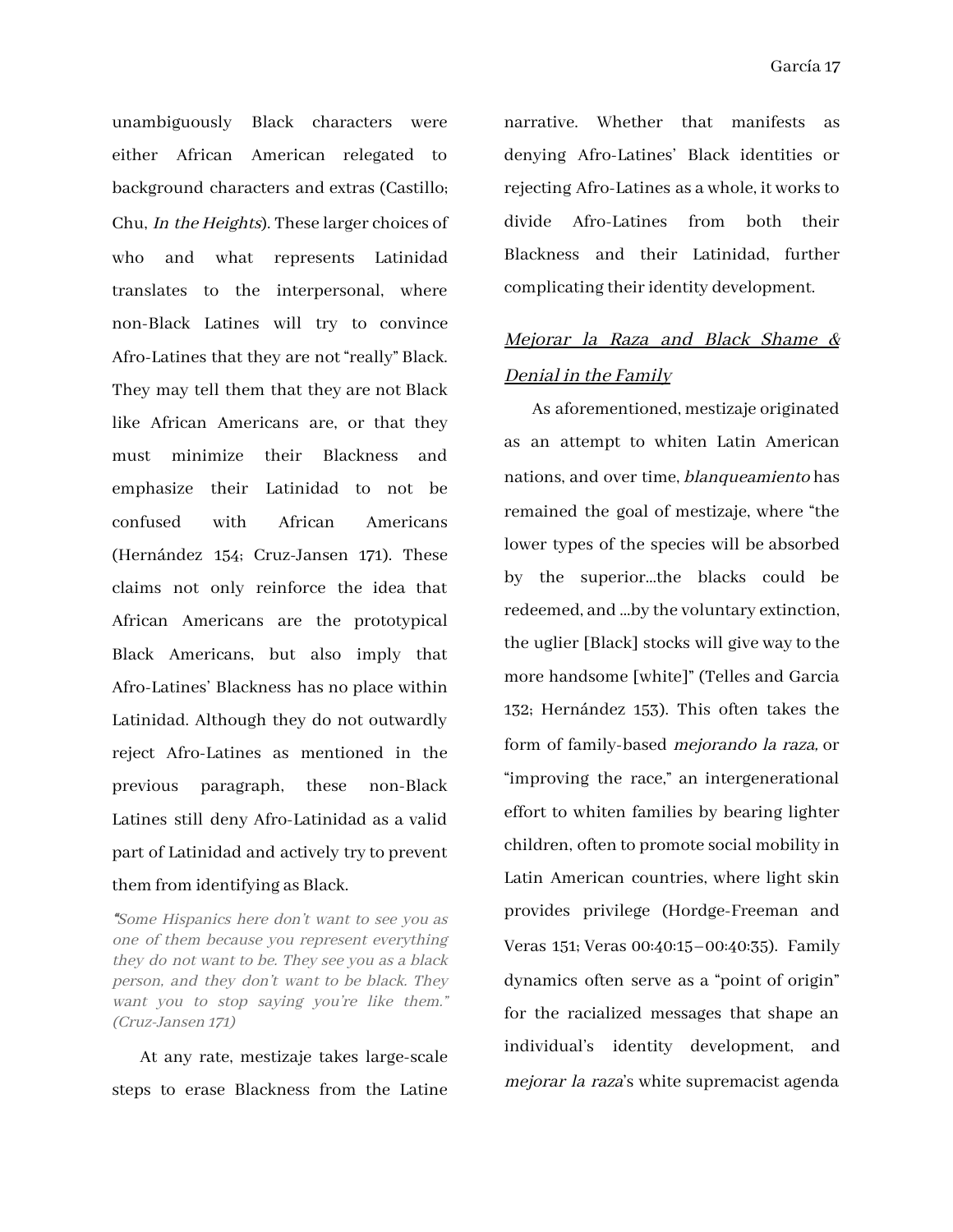deeply permeates family structures (Hordge-Freeman and Veras 147). Therefore, mejorar la raza must be explored as a major contributor to Afro-Latine identity development. This mission to whiten a family culminates into an effort to distance oneself from or entirely deny one's Blackness, worsening an Afro-Latines' inability to identify as both Black and Latine.

As a result of mejorar la raza's pressure to whiten the family, the presence of Blackness in a family brings about shame and therefore makes identification with Blackness more difficult. The practice of mejorar la raza has transferred to and even been augmented in the United States: asthe U.S.'s Black/white binary system make racial lines grow starker, and the need to "free [the family] of any and all vestiges of African ancestry" grows more powerful (Cruz-Jansen 172). Thus, mejorar la raza's requirements grow more severe, where the ideal partner for a Latine — especially a Latina — evolves into a white American (Cruz-Jansen 180). Therefore, the pressure to "marry up" remains across Latin America and the U.S. alike, especially for Afro-Latina women, where marrying a white man will bring acceptance and elevation while

marrying a Black man will bring rejection and disgrace (Cruz-Jansen 169 & 179; Jiménez Román and Flores 179). When, amid all this pressure to whiten the family, a child is born visibly Black, parents' guilt over their failure to racially elevate the next generation is transferred onto the child (Jiménez Román and Flores 273). By being Black in a Latine family, an Afro-Latine is perceived as a hindrance to the clan's intergenerational effort to racially "improve," and if Blackness is presented as an emblem of failure, then how could it possibly be identified with or embraced? Therefore, by emphasizing mejorar la raza's importance, Afro-Latines are prevented from fully accepting their own Blackness.

This stigmatization of Blackness continues throughout childhood, further discouraging Afro-Latines from identifying as Black. Narratives of anti-Blackness permeate Latine life: often, the negative connotation that Blackness carries keeps many Afro-Latines from embracing their Blackness (Jiménez Román and Flores 421). These anti-Black messages can take the shape of anti–African American sentiments, the attachment of negative meanings to Blackness in school, malicious jokes about a visibly Afro-Latines' appearance, or even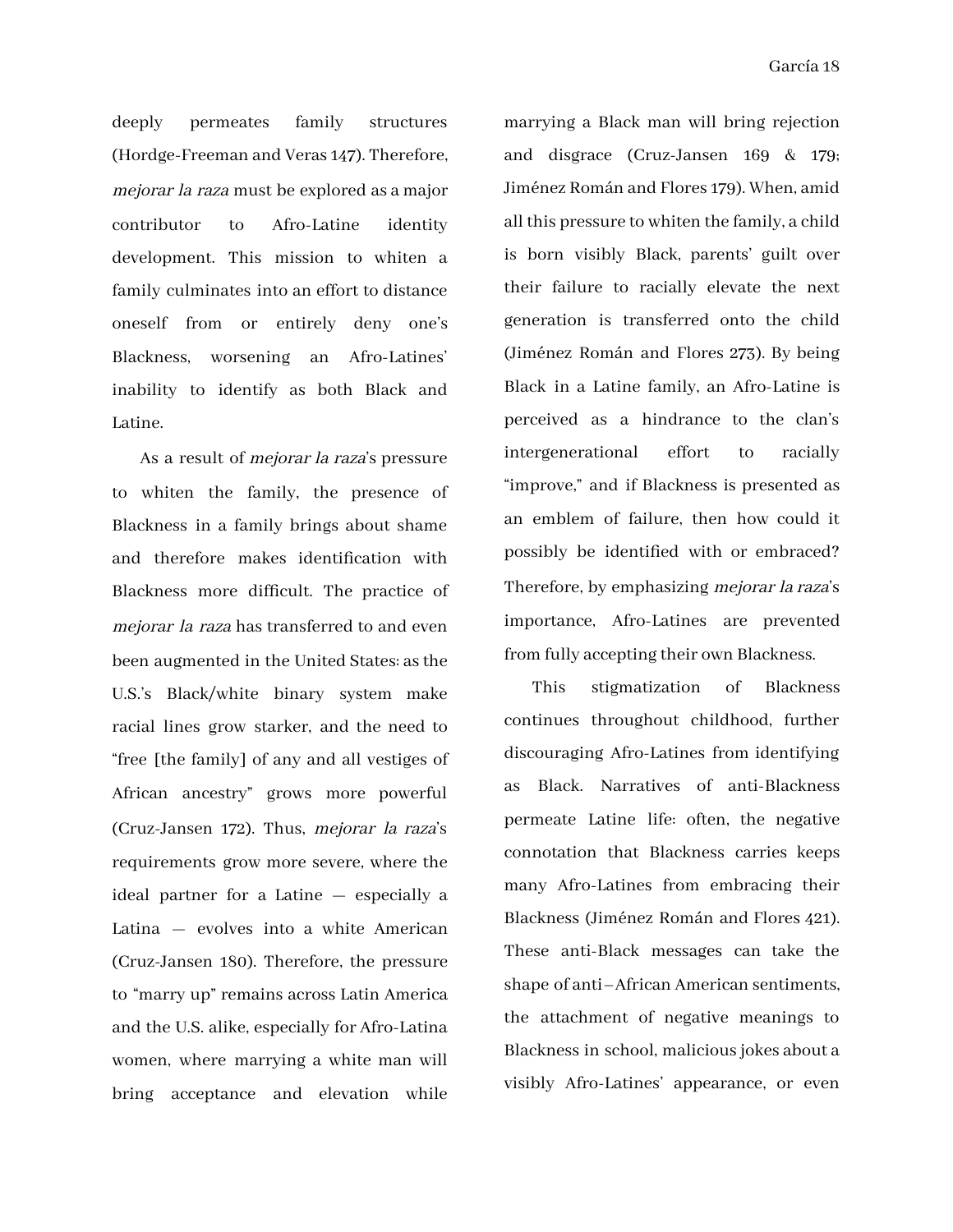showing preference to white family members over Black ones (Hernández 156–157; Salas Pujols 5; Jiménz Román and Flores 445–446). As a consequence of this ever-present anti-Blackness, Afro-Latines often have little knowledge of Blackness beyond stigmatization (Garcia-Louis and Cortes 8). Families will consequently push children to reject their Blackness and identify with their Latinidad, preventing Afro-Latine individuals from figuring out their true ethnoracial identities (Hordge-Freeman and Veras 146; Salas Pujols 3). Therefore, due to the rampant anti-Blackness that influences the major parts of Afro-Latine childhood, many Black Latines will remain unaware of or distant from their Black identities.

As a result of this distancing from Blackness, many U.S. Latines have outrightly denied their Blacknessin favor of other racial/racialized identities. For example, Black denial was a major source of error that contributed to the low number of Black Latines on the 2010 U.S. Census, and in a Pew Research study, only 18 percent of individuals who identified as Afro-Latine listed "Black" as one of their races (Stokes-Brown 321; Busey and Cruz 297; López and Gonzalez-Barrera). Many

Afro-Latines will take advantage of the racialization of Latinidad and identify racially as Latine or astheir nation of origin as a strategy to reject their Black identity; in the same Pew Research study, 24 percent of self-identified Afro-Latines racially identified as Latine (Jiménez Román and Flores 148; Salas Pujols 10; López and Gonzalez-Barrera). Oddly enough, however, Afro-Latines show an even-stronger preference for racially identifying as white than with Blackness or Latinidad, with 39 percent of Afro-Latines doing so in the previously mentioned study (López and Gonzalez-Barrera; Jiménez Román and Flores 487). More studies have shown that even darker-skinned Latines — specifically, Cubans and Puerto Ricans — will identify as white (Jiménez Román and Flores 488–489). As shown by these statistics, rampant anti-Blackness in Latine upbringings can profoundly affect the extent to which Afro-Latines deny their own Blackness and fall short of fully embracing their identities.

Finally, Blackness in Afro-Latine individuals will be primarily rejected as a product of racially charged body politics. As a result of mejorar la raza's agenda to make families mestizo, parental figures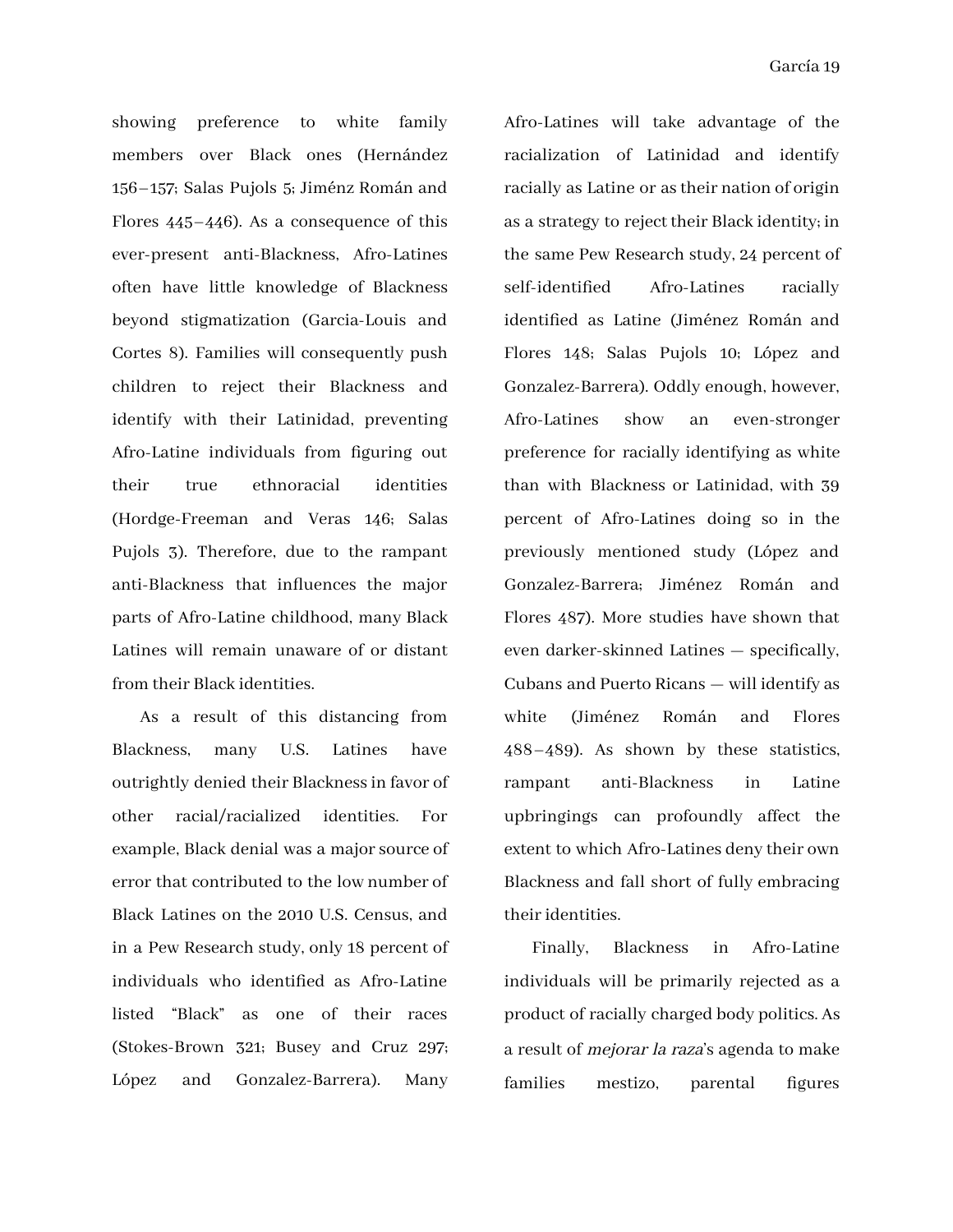(especially women) in Latine households will "whiten" their children through grooming practices to make them look more mestizo (Salas Pujols 9). Afro-Latines, especially Afro-Latinas, will be taught strategies from a young age to appear whiter: staying out of the sun to keep skin lighter, or avoiding bright lipstick and sucking in lips to make them appear smaller (Hordge-Freeman and Veras 151–152). Hair has especially been cemented as the primary way that Latines "do mestizaje" and hide one's Blackness; as a result, coily and curly hair are presented as something to be tamed and is often described as messy or unruly with the term "pajón," which derives from the Spanish word for "straw" (Salas Pujols 9; García-Louis and Cortes 10; Hordge-Freeman and Veras 152). This criticism of Afro-Latinas' bodies may reach the point where they refuse to recognize the Blackness of their features, and instead take advantage of white/Indigenous-centric racial mixing narratives and attribute these features to Indigeneity (Garcia, black/Maybe 13). This constant racialized policing of Afro-Latina bodies simultaneously highlights the strenuous effort of Latines to reject Blackness. This leads to many Black Latines'

disidentifications with a Latine identity that is meant to be a homogenous ethnicity, to the point where accepting dual Afro-Latine identity begins with embracing Black hair types as well as other racialized features (Hordge-Freeman and Veras 153 & 158; García-Louis and Cortes 10). Thus, anti-Black body politics in the Latine community serve to separate Afro-Latines from their Blackness and make them question their belonging in the Latine ethnicity due to their racialized experience. This final piece of the puzzle — attacking the Blackness of Afro-Latines' bodies inhibits many Afro-Latines from resolving the dissonance between Blackness and Latinidad.

#### **Conclusion**

Suffice to say, reaching a point of comfortable identification with Blackness, Latinidad, and Afro-Latinidad is difficult for Afro-Latines. Even when the term "Afro-Latinx'' provides a positive way to describe a person as both authentically Black and authentically Latine, there are years of stigmatization, racism, confusion, and misconceptions to unlearn (Hordge-Freeman and Veras 158). On top of this, Afro-Latinidad is seldom understood by most Americans, so trying to outwardly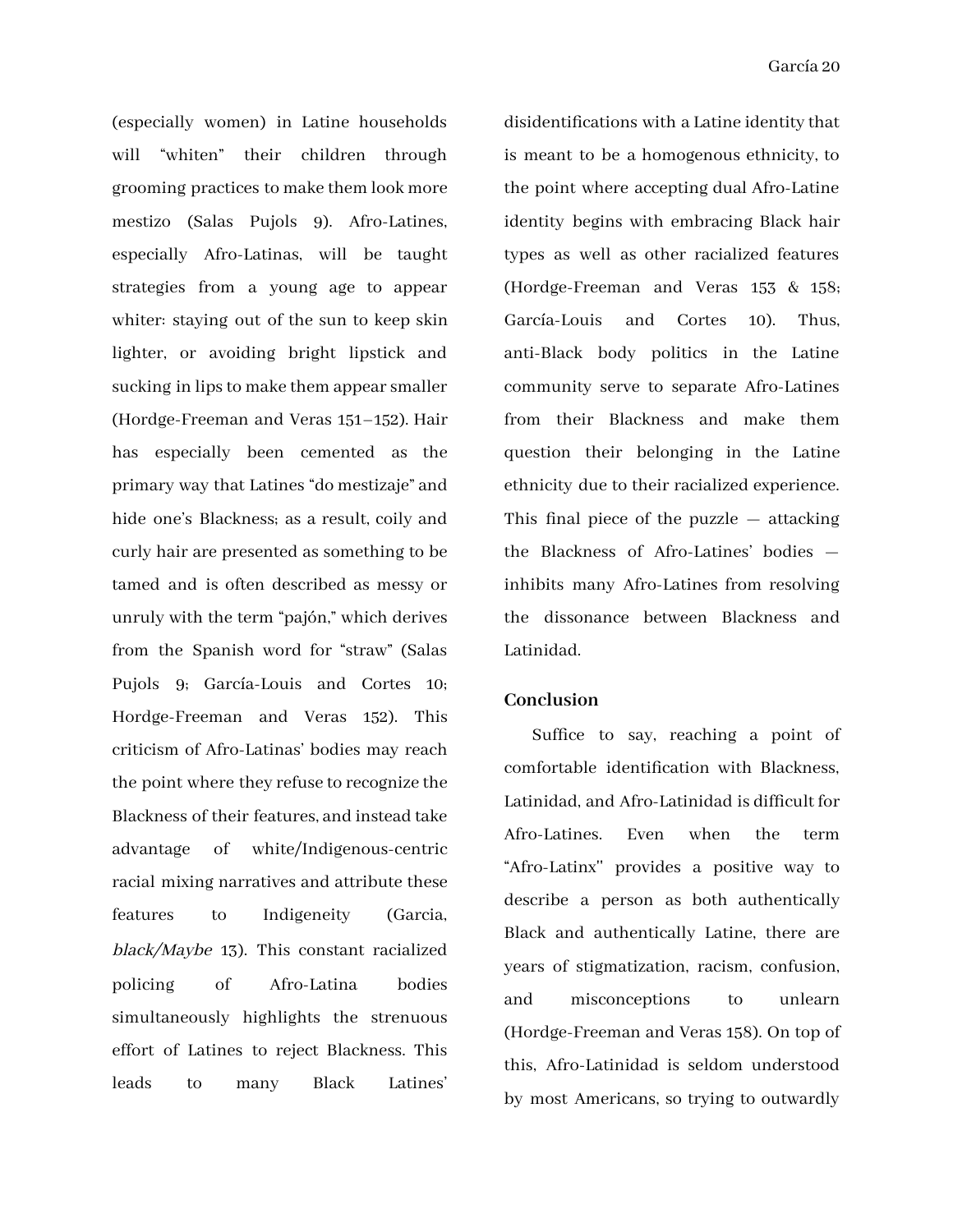self-identify as Afro-Latine is accompanied by long-winded explanations, making the process tiring even once internal confusion has been resolved. As a result, Afro-Latines may settle for understanding themselves and letting others make their own assumptions, even if it means going misunderstood (García-Louis 111). Because the sources of these difficulties with self-identification are so complicated, long-term solutions in the U.S. require aiding Latin Americans in their ethnoracial transitions to the United States and broadening American definitions of Blackness and Latinidad. Even more responsibilities stretch beyond the U.S. to across the globe: increasing Afro-Latine representation, unlearning the white supremacist and colorblind implications of mestizaje from Latin America, and destigmatizing and accepting Blackness in Latine communities. However, on the personal level, we can only take small steps. If you tell Latine stories, be aware of the Black members of these communities. If you teach Latin American history, acknowledge the African presence across the region. But, whoever you are, you now know that Afro-Latinidad exists. If someone is Black and Latine, simply accept it. Don't ask or

make unsolicited questions or comments. Accept it as a valid part of the human experience. For Afro-Latines, identifying as who we are is already so difficult. Don't make it any harder.

#### **Acknowledgments**

First, I wish to give my thanks to my advisor for this paper, Ms. Jeter, who led me along the way in this project and helped me in finding the best way to express myself. I would also like to thank Dr. Tsemo, who further helped me in my writing, and, with M. Martin, the Community and Multicultural Development Office, and all CAMD Scholar coordinators of the past, has provided other students and me with the opportunity to turn our scholarly pursuits into reality. I thank Mr. Curtis and Ms. Goss for providing me with the books and articles I needed to inform this project. I would like to thank my parents and sisters, who were the first to support me in my own identity development and listened to my endless rants about this topic. Finally, I would like to thank my study buddies over this summer — Emiliano Cáceres Manzano, Amara Neal, and Lexi Tucci — who made this work all the more fun to do.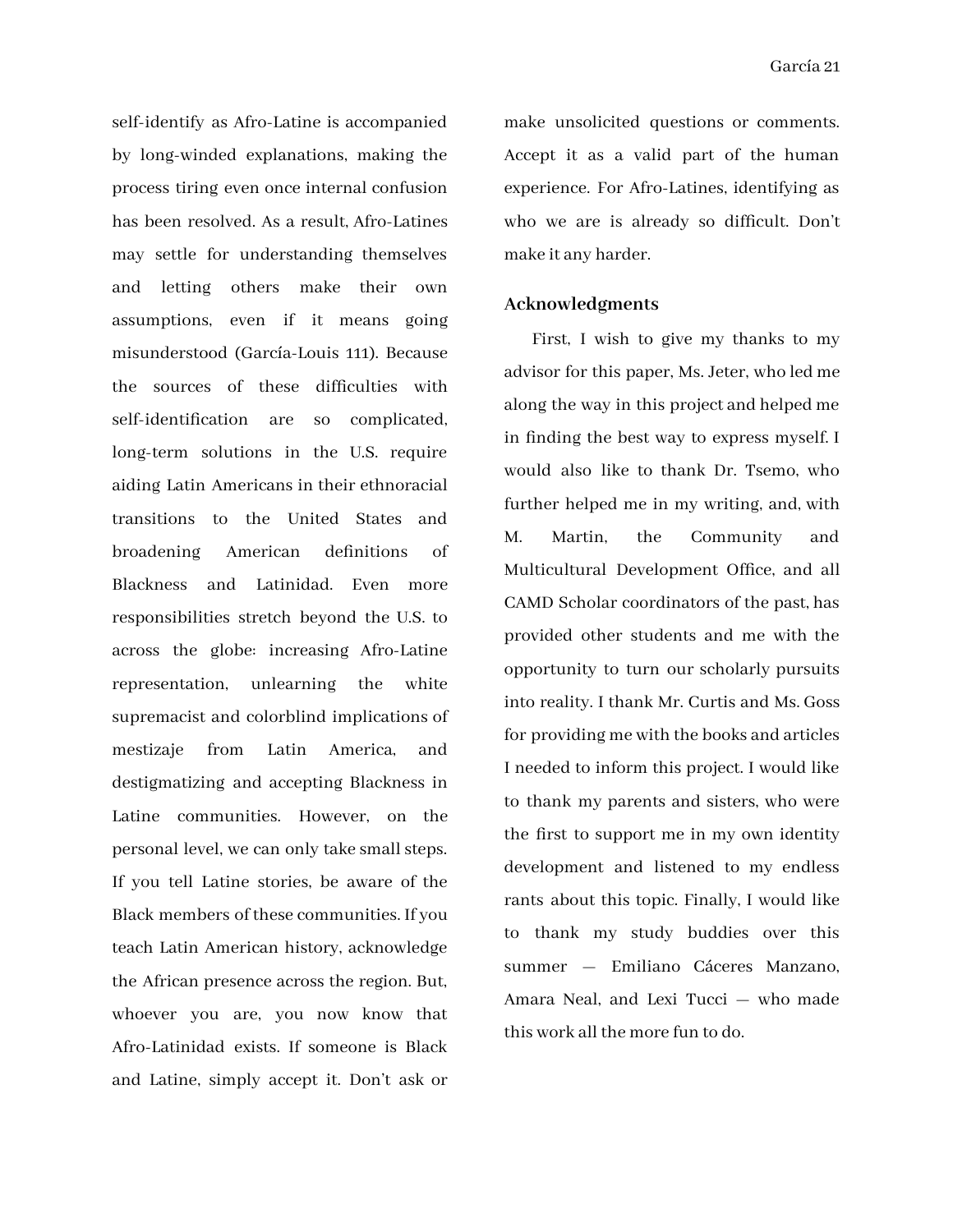#### Bibliography

- Adams, Melissa, and Christopher L. Busey. "'They Want to Erase That Past': Examining Race and Afro-Latin@ Identity with Bilingual Third Graders." Social Studies and the Young Learner, vol. 30, no. 1, 2017, pp. 13-18. PDF.
- Busey, Christopher L., and Bárbara C. Cruz. "A Shared Heritage: Afro-Latin@s and Black History." The Social Studies, vol. 106, no. 6, 7 Oct. 2015, pp. 293-300. ResearchGate, https://doi.org/10.1080/00377996.2015.1085824.
- Castillo, Monica. "The Limitations of 'Latinidad': How Colorism Haunts 'In The Heights.'" NPR, 15 June 2021,
	- www.npr.org/2021/06/15/1006728781/in-the-heights-latinidad-colorism-casting-lin-ma nuel-miranda.

Chu, Jon M., director. In the Heights. Screenplay by Quiara Alegría Hudes, 2021. HBO Max.

Chu, Jon M., et al. "Let's Talk about In the Heights and the Erasure of Dark-Skinned Afro-Latinx Folks." Interview conducted by Felice León. The Root, 9 June 2021,

www.theroot.com/lets-talk-about-in-the-heights-and-the-erasure-of-dark-1847064126.

- Cobas, José A., et al., editors. How the United States Racializes Latinos: White Hegemony and Its Consequences. Routledge, 2016.
- Cruz-Janzen, Marta I. "Latinegras: Desired Women: Undesirable Mothers, Daughters, Sisters, and Wives." Frontiers: A Journal of Women Studies, vol. 22, no. 3, 2001, pp. 168-83. JSTOR, www.jstor.org/stable/3347247.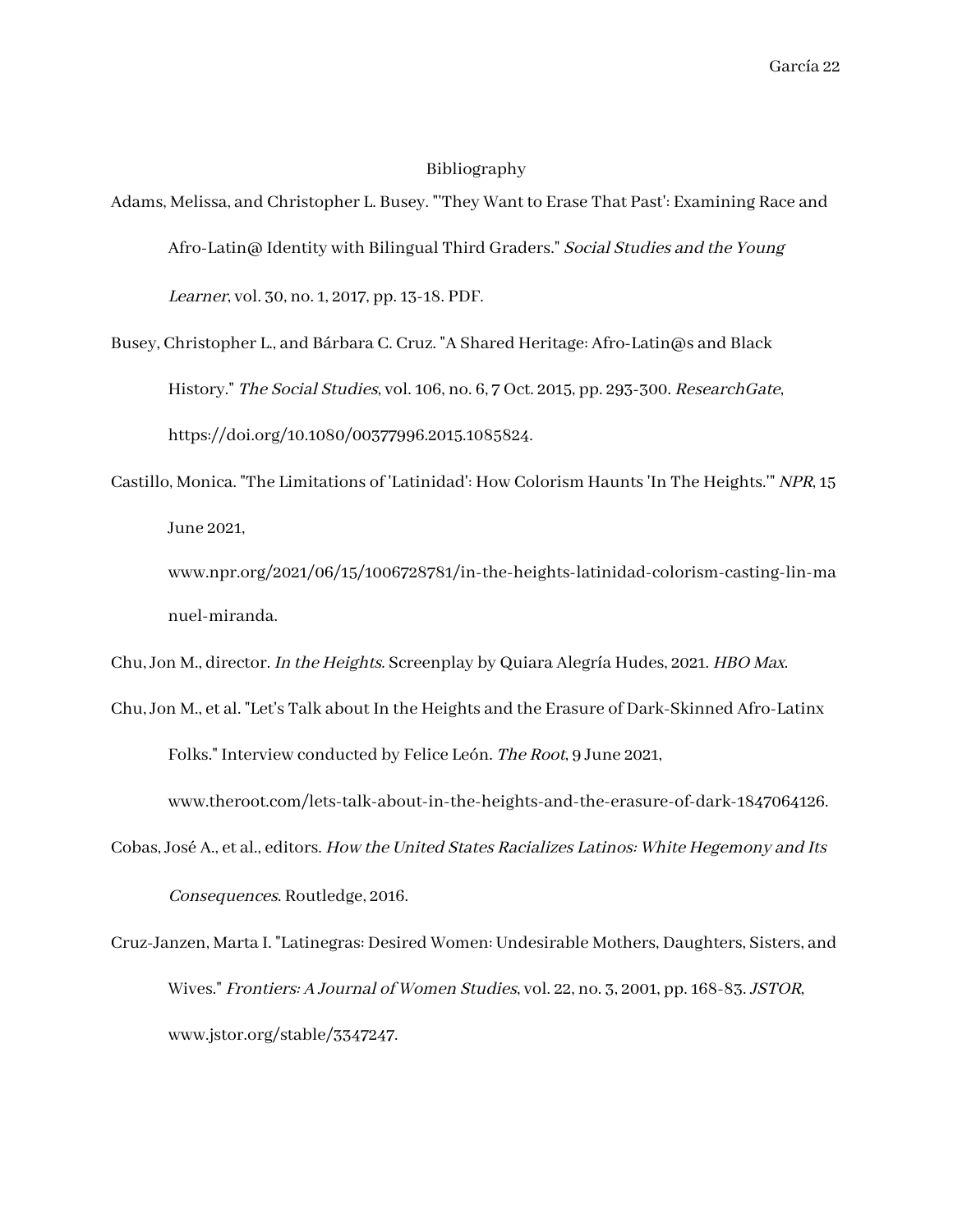Eaton-Martínez, Omar. "The Whole Is Greater: Calling out Afro Latinx Identity." History News, vol. 72, no. 2, spring 2017, pp. 5-6. JSTOR, www.jstor.org/stable/44606024.

"Edlin Veras: Afro-Latinx Identity." Vimeo, uploaded by El Nuevo Sol, 12 Feb. 2021,

vimeo.com/532973664.

Flores, Juan, and Miriam Jiménez Román. "Triple-Consciousness? Approaches to Afro-Latino Culture in the United States." Latin American and Caribbean Ethnic Studies, vol. 4, no. 3, Nov. 2009, pp. 319-28. Taylor & Francis Online,

https://doi.org/10.1080/17442220903331662.

Foner, Nancy, et al. "Introduction: Immigration and Changing Identities." RSF: The Russell Sage Foundation Journal of the Social Sciences, vol. 4, no. 5, 2018, pp. 1-25. JSTOR, www.jstor.org/stable/10.7758/rsf.2018.4.5.01.

Garcia, Roberto Carlos. black / Maybe: An Afro Lyric. Willow Books, 2018.

- García-Louis, Claudia. "Ni Latino, Ni Negro: The (In)visibility of Afrolatino Males in Higher Education Research." Journal Committed to Social Change on Race and Ethnicity, vol. 4, no. 1, 2018, pp. 97-122, journals.shareok.org/jcscore/article/download/46/41/.
- García-Louis, Claudia, and Krista L. Cortes. "Rejecting Black and Rejected Back: AfroLatinx College Students' Experiences with anti-AfroLatinidad." Journal of Latinos and Education, 21 Feb. 2020. Academia,
	- www.academia.edu/42842247/Rejecting\_Black\_and\_Rejected\_Back\_AfroLatinx\_College \_Students\_Experiences\_with\_Anti\_AfroLatinidad.
- Godoy Peñas, Juan A. Are You Black or Latino? Being Afro-Latino in the U.S. Instituto Cervantes at FAS - Harvard University. Observatory of the Spanish Language and Hispanic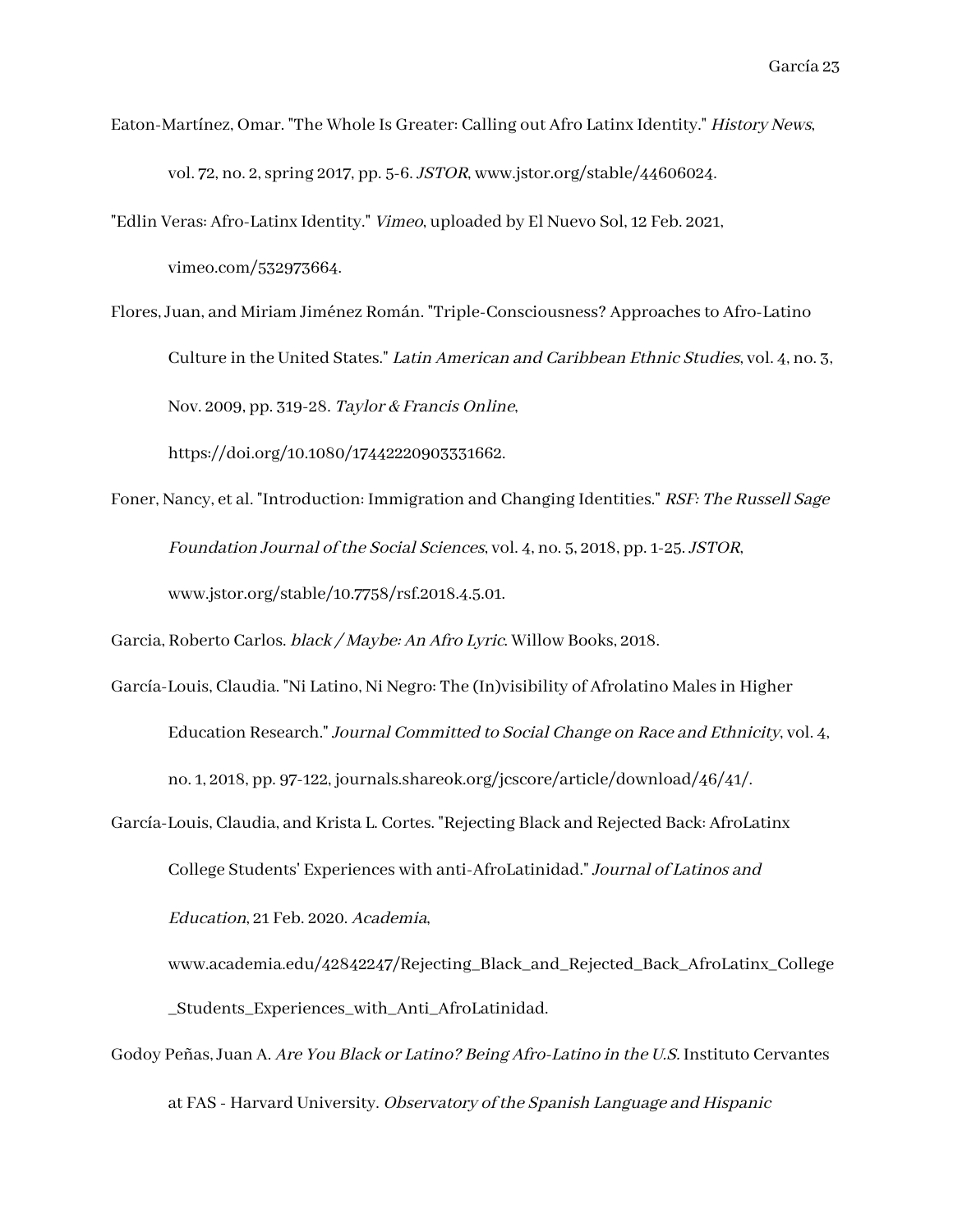#### Cultures in the United States,

cervantesobservatorio.fas.harvard.edu/sites/default/files/62\_en.pdf.

- Hernández, Tanya Katerí. "'Too Black to Be Latino/a:' Blackness and Blacks as Foreigners in Latino Studies." Latino Studies, vol. 1, no. 1, Mar. 2003, pp. 152-59. ProQuest Research Library, https://doi.org/10.1057/palgrave.lst.8600011.
- Hordge-Freeman, Elizabeth, and Edlin Veras. "Out of the Shadows, into the Dark: Ethnoracial Dissonance and Identity Formation among Afro-Latinxs." Sociology of Race and Ethnicity, vol. 6, no. 2, 8 Mar. 2019, pp. 146-60. SAGE Journals Online,

https://doi.org/10.1177/2332649219829784.

- Jiménez Román, Miriam, and Juan Flores, editors. The Afro-Latin@ Reader: History and Culture in the United States. Duke UP, 2010.
- Laó-Montes, Agustín. "Afro-Latinidades and the Diasporic Imaginary." Iberoamericana, vol. 5, no. 17, pp. 117-30. JSTOR, www.jstor.org/stable/41675679.
- Latorre, Sobeira. "Afro-Latino/a Identities: Challenges, History, and Perspectives." Anthurium: A Caribbean Studies Journal, vol. 9, no. 1, Apr. 2012,

anthurium.miami.edu/articles/10.33596/anth.212/galley/208/download/.

León, Felice. "Let's Talk about In the Heights and the Erasure of Dark-Skinned Afro-Latinx Folks." The Root, 9 June 2021,

www.theroot.com/lets-talk-about-in-the-heights-and-the-erasure-of-dark-1847064126.

López, Gustavo, and Ana Gonzalez-Barrera. "Afro-Latino: A Deeply Rooted Identity among U.S.

Hispanics." Pew Research Center, 1 Mar. 2016,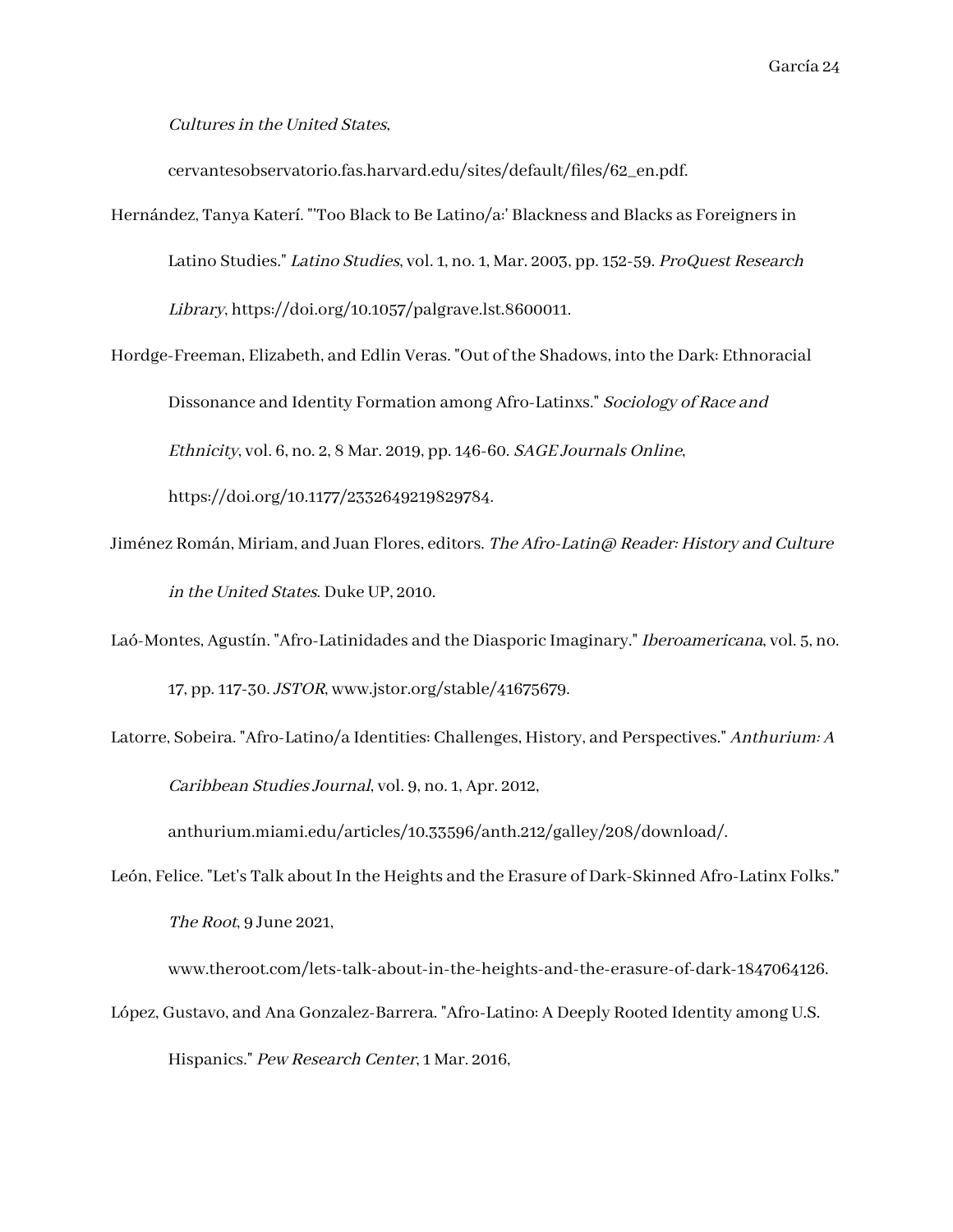www.pewresearch.org/fact-tank/2016/03/01/afro-latino-a-deeply-rooted-identity-amon g-u-s-hispanics/.

- Martínez, Vanessa, and Aida Ylanan. "Long Underrepresented in Film and TV, Latinos Are Falling Further Behind." Los Angeles Times, 13 June 2021. Los Angeles Times, www.latimes.com/entertainment-arts/tv/story/2021-06-13/latino-gap-representation-tv -movies-roles-writers-directors-executives.
- Molina-Guzmán, Isabel. "Commodifying Black Latinidad in US Film and Television." Popular Communication, vol. 11, no. 3, 2013, pp. 211-26. Academia.edu,

www.academia.edu/10352279/Commodifying\_Black\_Latinidad\_in\_US\_Film\_and\_Televi sion.

- Negrón-Muntaner, Frances, et al. "The Latino Media Gap: A Report on the State of Latinos in U.S. Media." Center for the Study of Ethnicity and Race, Columbia University, 1 July 2014, asit-prod-web1.cc.columbia.edu/cser/wp-content/uploads/sites/70/2020/03/Latino-Ga p.pdf.
- Nolasco, Vianny Jasmin. "Doing Latinidad While Black: Afro-Latino Identity and Belonging." Theses and Dissertations, July 2020, scholarworks.uark.edu/etd/3713/.
- Rivera, Petra R. "Triple Consciousness." Transition, no. 105, 2011, pp. 156-63. JSTOR, www.jstor.org/stable/10.2979/transition.105.156.

Rodriguez, Yen, "The Triple Double: Racially Ambiguous Afro-Latino Identities in America" (2014). Master of Arts in American Studies Capstones. 1. https://digitalcommons.kennesaw.edu/mast\_etd/1